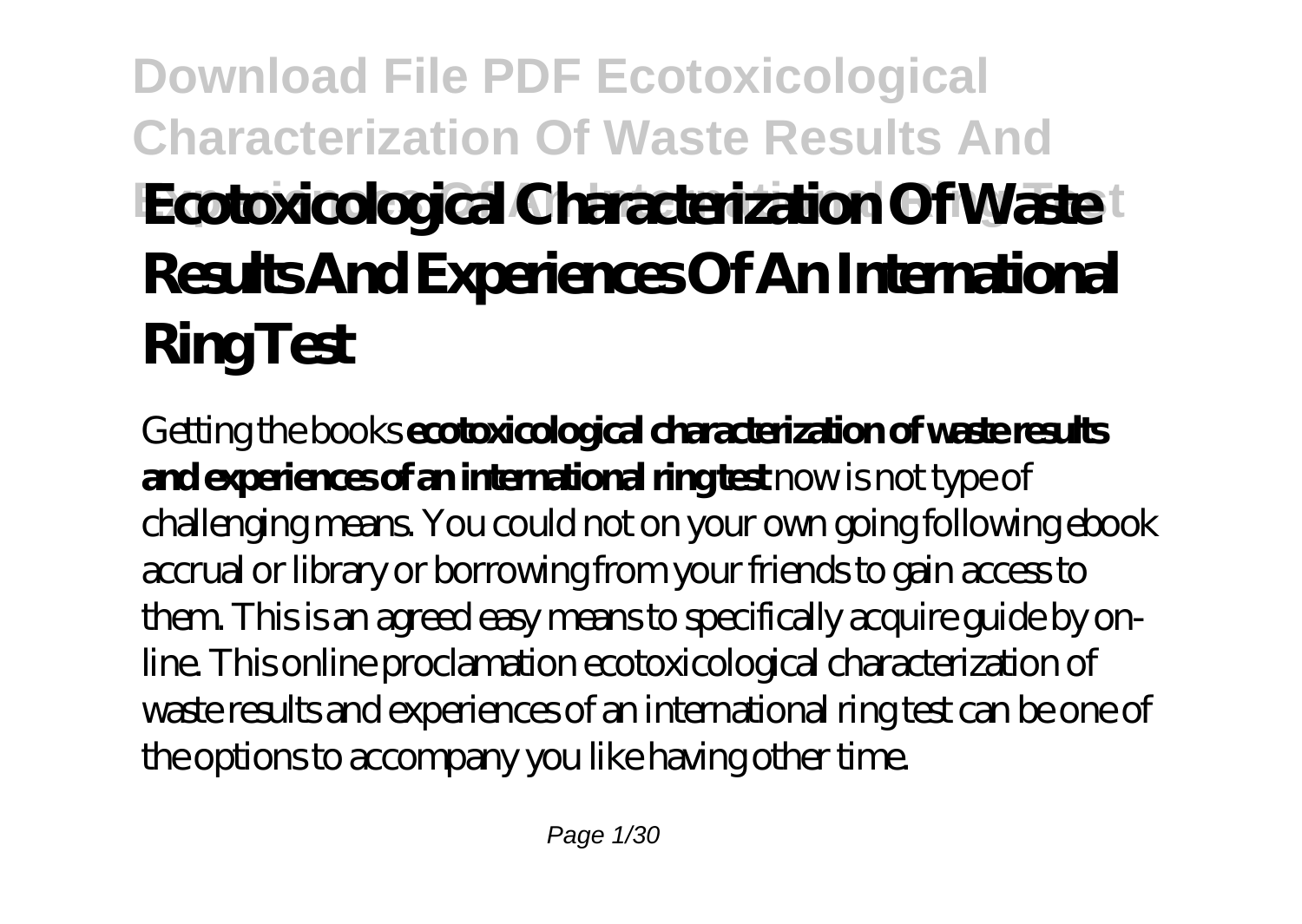**Download File PDF Ecotoxicological Characterization Of Waste Results And Experiences Of An International Ring Test** It will not waste your time. agree to me, the e-book will totally tune you other thing to read. Just invest tiny get older to admittance this on-line revelation **ecotoxicological characterization of waste results and experiences of an international ring test** as well as evaluation them wherever you are now.

Sulphur Recovery On Aspen HYSYS*Environmental Toxicity Testing Webinar Introduction to Big O Notation and Time Complexity (Data Structures \u0026 Algorithms #7) Fallout 3 Is Garbage, And Here's Why Radical Uncertainty: book launch with Mervyn King and John Kay Can Human Urine be used as a Fertilizer in your Organic Garden* Apocalypse Never: Why Environmental Alarmism Hurts Us | Michael Shellenberger Single-Particle ICP MS in Nano and Environmental Page 2/30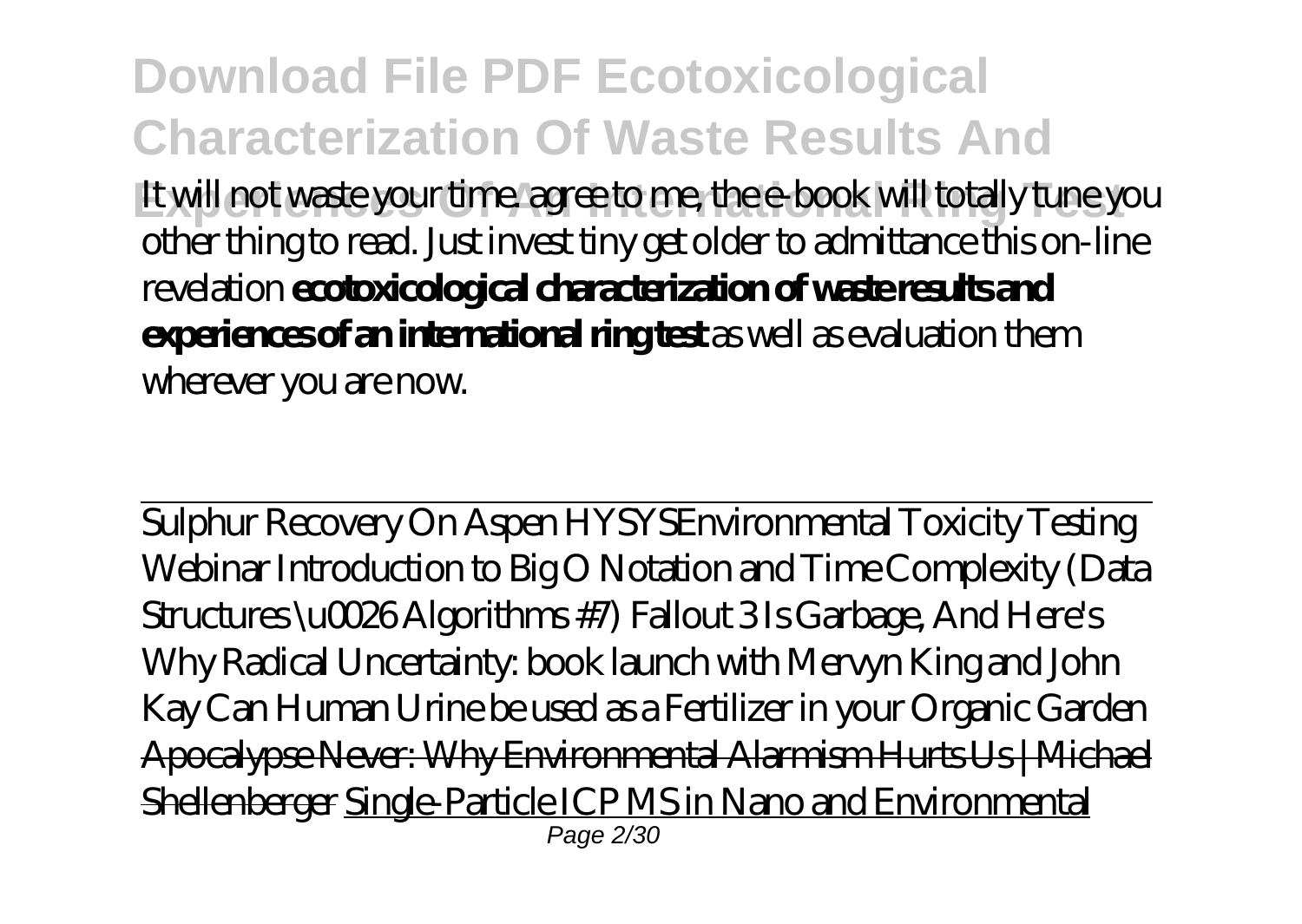#### **Download File PDF Ecotoxicological Characterization Of Waste Results And Experiences Of An International Ring Test** Toxicology Emerging Contaminants: The Latest Research on PFAS: The Current 53 Ecological Risk Assessment of PFASs to Threatened and Endangered Species at AFFF Sites *Amazon Empire: The Rise and Reign of Jeff Bezos (full film) | FRONTLINE* Ecotoxicology, population dynamics and stoichiometry within dynamic energy budget theory *Best Liquid Fertilizer To Grow Huge Plants in Your Garden* Hazard, Risk \u0026 Safety - Understanding Risk Assessment, Management and Perception Fertilize your Organic Garden for Free with Banana Peels *The Truth About Bitcoin - Documentary* What is environmental risk assessment? *Pesticide Laws and Regulations Part 1 Public Health Intro to Risk Assessment Human health risk assessments explained* Module 2: Risk Assessment Principles HDPC Hearing on Radioactive and Hazardous Waste Loopholes *IAS Distinguished*

*Lecture: Prof. JIANG Guibin (15 Apr 2019)*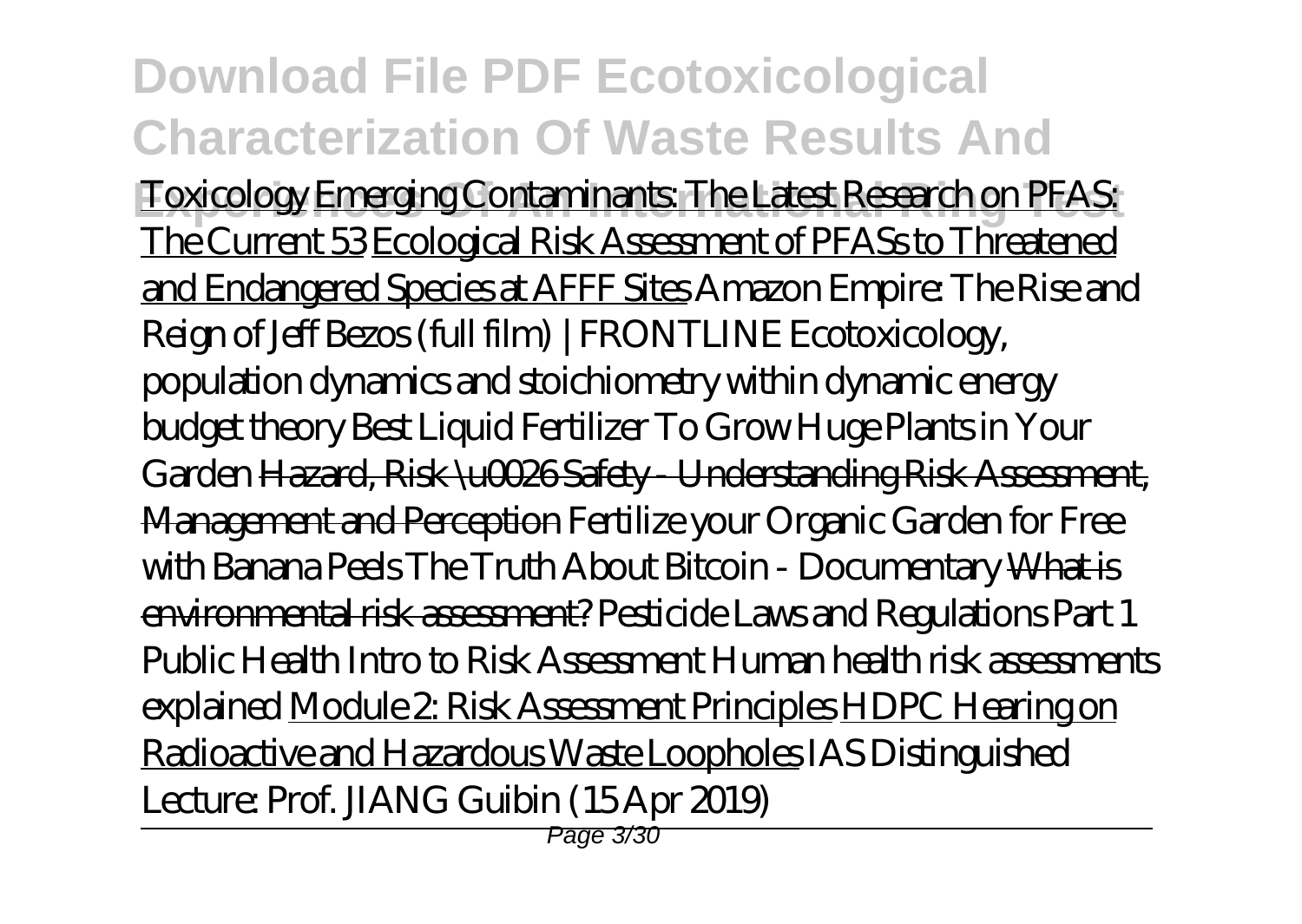**Download File PDF Ecotoxicological Characterization Of Waste Results And Experiences Of An International Ring Test** Segregation of Garbage - Waste Management | Mocomi Kids*The Rise and Rise of Bitcoin Aquatic environmental exposure assessment for formulated consumer products using iSTREEM®* Novel Materials in the Environment: The Case of Nanotechnology <del>Overview of Chesar</del> 2.0 **Fungal biodegradation of pharmaceutical active compounds in wastewater** *Ecotoxicological Characterization Of Waste Results* About this book. This book provides the background, organisation, methods, results and recommendations regarding the ecotoxicological classification and assessment of waste. Waste must be characterised, according to the European Waste list, as ecotoxicologically hazardous or non-hazardous. Despite being in force since 2000 no methodological recommendations have been provided to address the hazard criterion (H14 "ecotoxicity") which was taken over from the legislation on dangerous substances. Page 4/30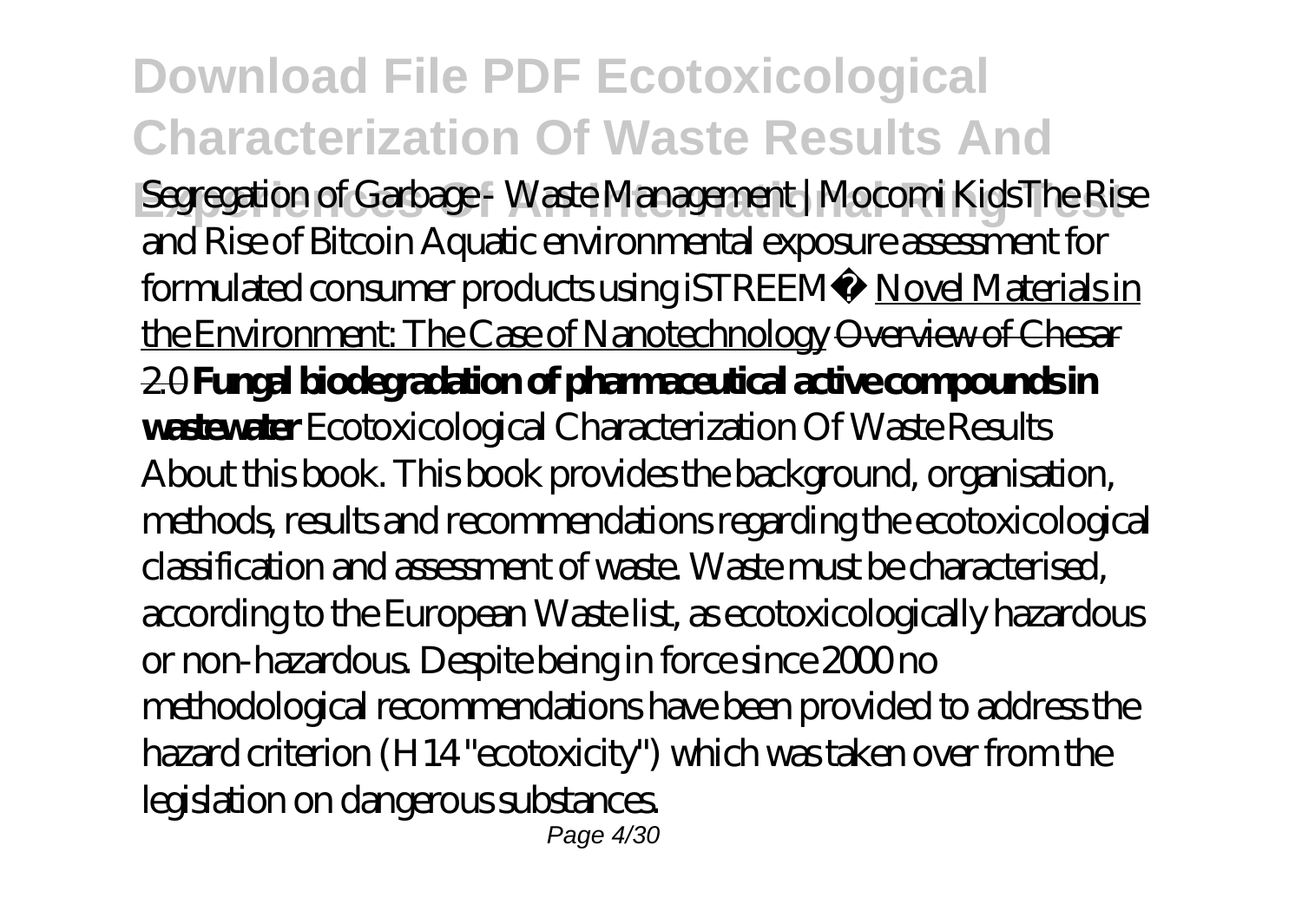**Download File PDF Ecotoxicological Characterization Of Waste Results And Experiences Of An International Ring Test** *Ecotoxicological Characterization of Waste - Results and ...* Buy Ecotoxicological Characterization of Waste: Results and Experiences of an International Ring Test 1st ed. 2009 by Heidrun Moser, Jörg Römbke (ISBN: 9780387889580) from Amazon's Book Store. Everyday low prices and free delivery on eligible orders.

*Ecotoxicological Characterization of Waste: Results and ...* Ecotoxicological Characterization of Waste: Results and Experiences of an International Ring Test eBook: Moser, Heidrun, Römbke, Jörg: Amazon.co.uk: Kindle Store

*Ecotoxicological Characterization of Waste: Results and ...* This book provides the background, organisation, methods, results Page 5/30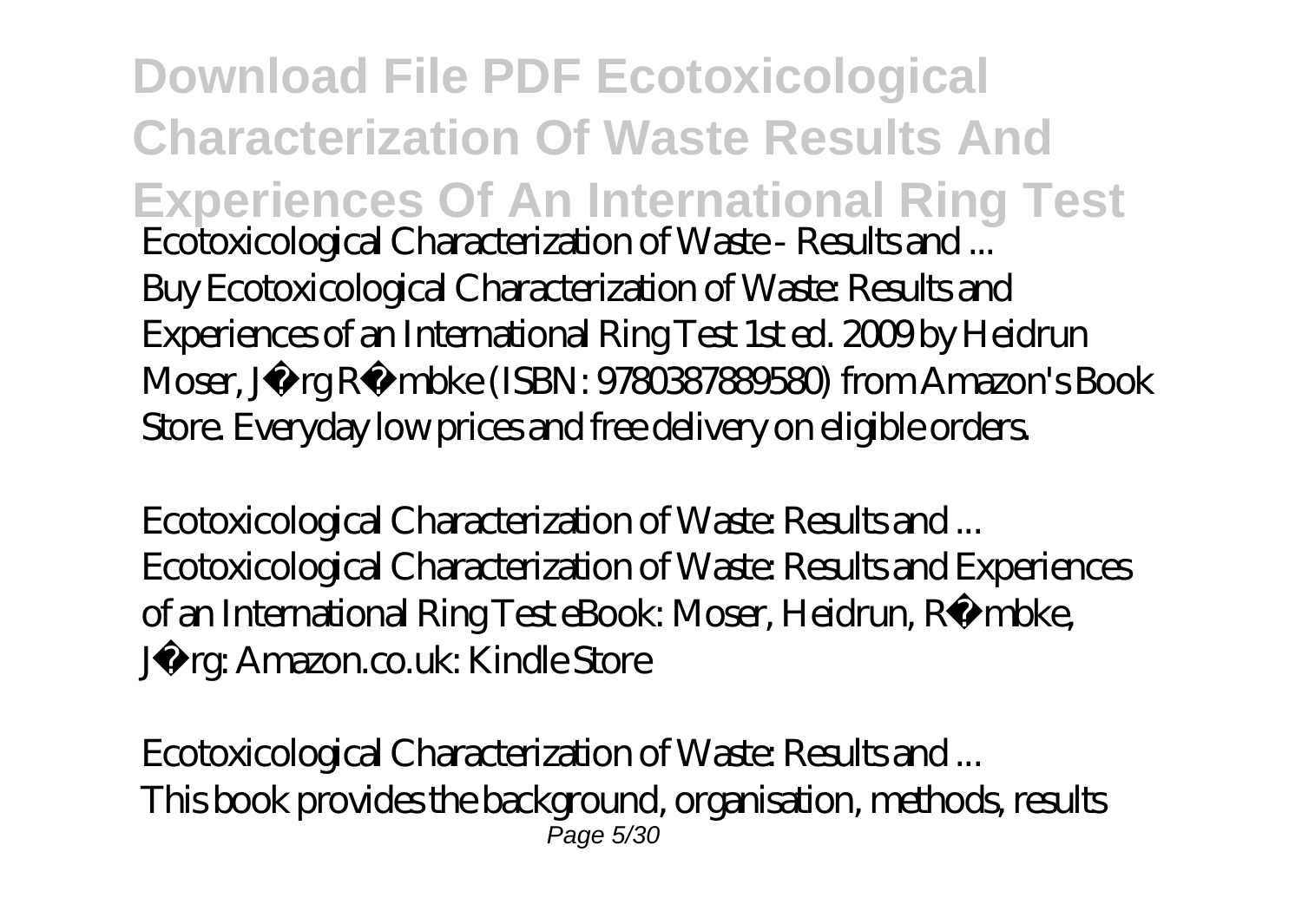**Experiences of An International Rightary Contracts** and recommendations regarding the ecotoxicological classification and assessment of waste. Waste must be characterised, according to the European Waste list, as ecotoxicologically hazardous or nonhazardous. Despite being in force since 2000 no methodological recommendations have been provided to address the hazard criterion (H14 "ecotoxicity") which was taken over from the legislation on dangerous substances.

*Ecotoxicological Characterization of Waste | SpringerLink* Abstract. In Europe hazardous wastes are classified by 14 criteria including ecotoxicity (H 14). Standardized methods originally developed for chemical and soil testing were adapted for the ecotoxicological characterization of wastes including leachate and solid phase tests. A consensus on which tests should be recommended as Page 6/30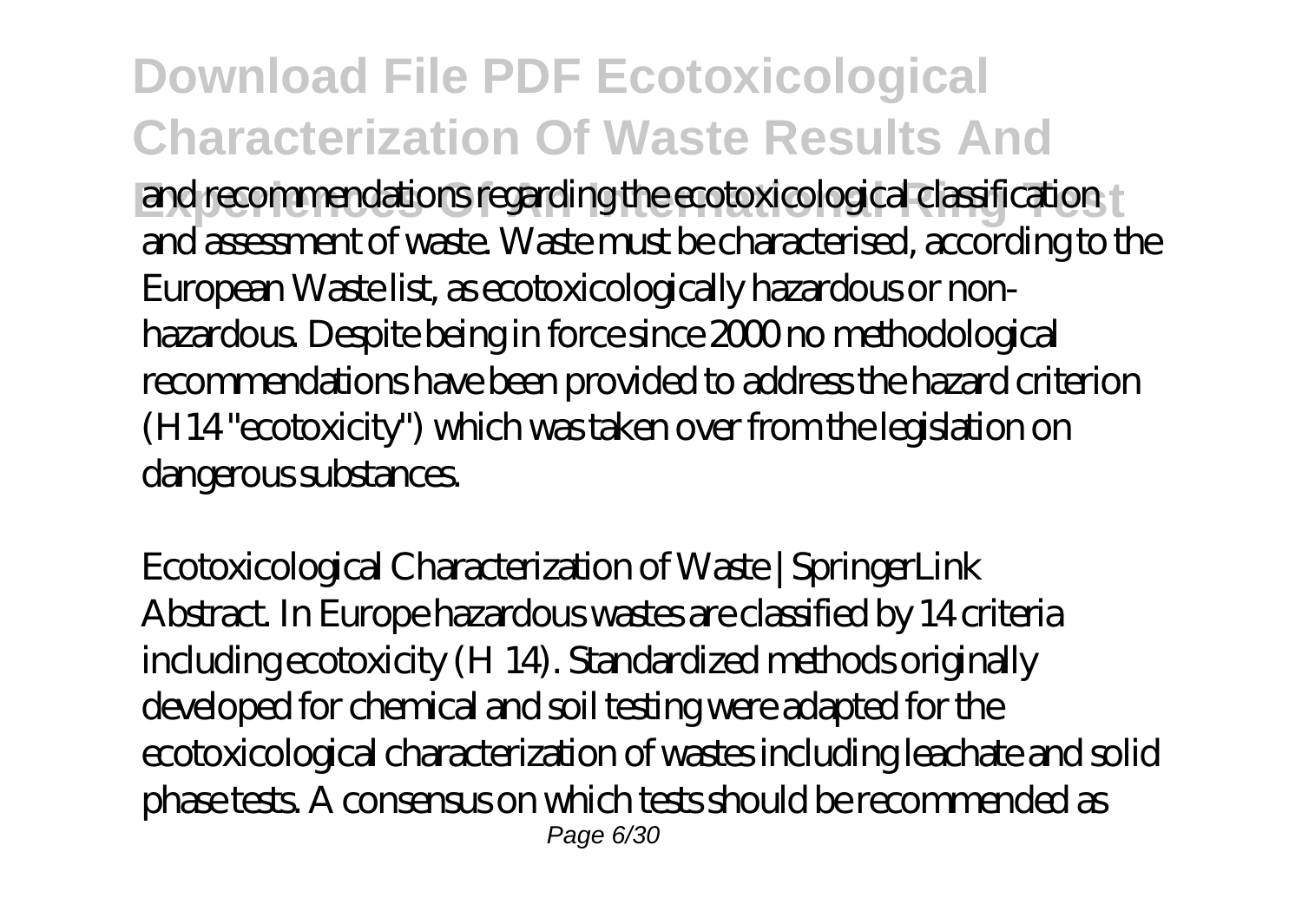### **Download File PDF Ecotoxicological Characterization Of Waste Results And Experience of An International Ring Test**

*Ecotoxicological characterization of hazardous wastes ...* Buy Ecotoxicological Characterization of Waste: Results and Experiences of an International Ring Test by Moser, Heidrun, Roembke, Joerg online on Amazon.ae at best prices. Fast and free shipping free returns cash on delivery available on eligible purchase.

*Ecotoxicological Characterization of Waste: Results and ...* Ecotoxicological Characterization of Waste: Results and Experiences of an International Ring Test: Moser, Heidrun, Römbke, Jörg: Amazon.nl

*Ecotoxicological Characterization of Waste: Results and ...* Page 7/30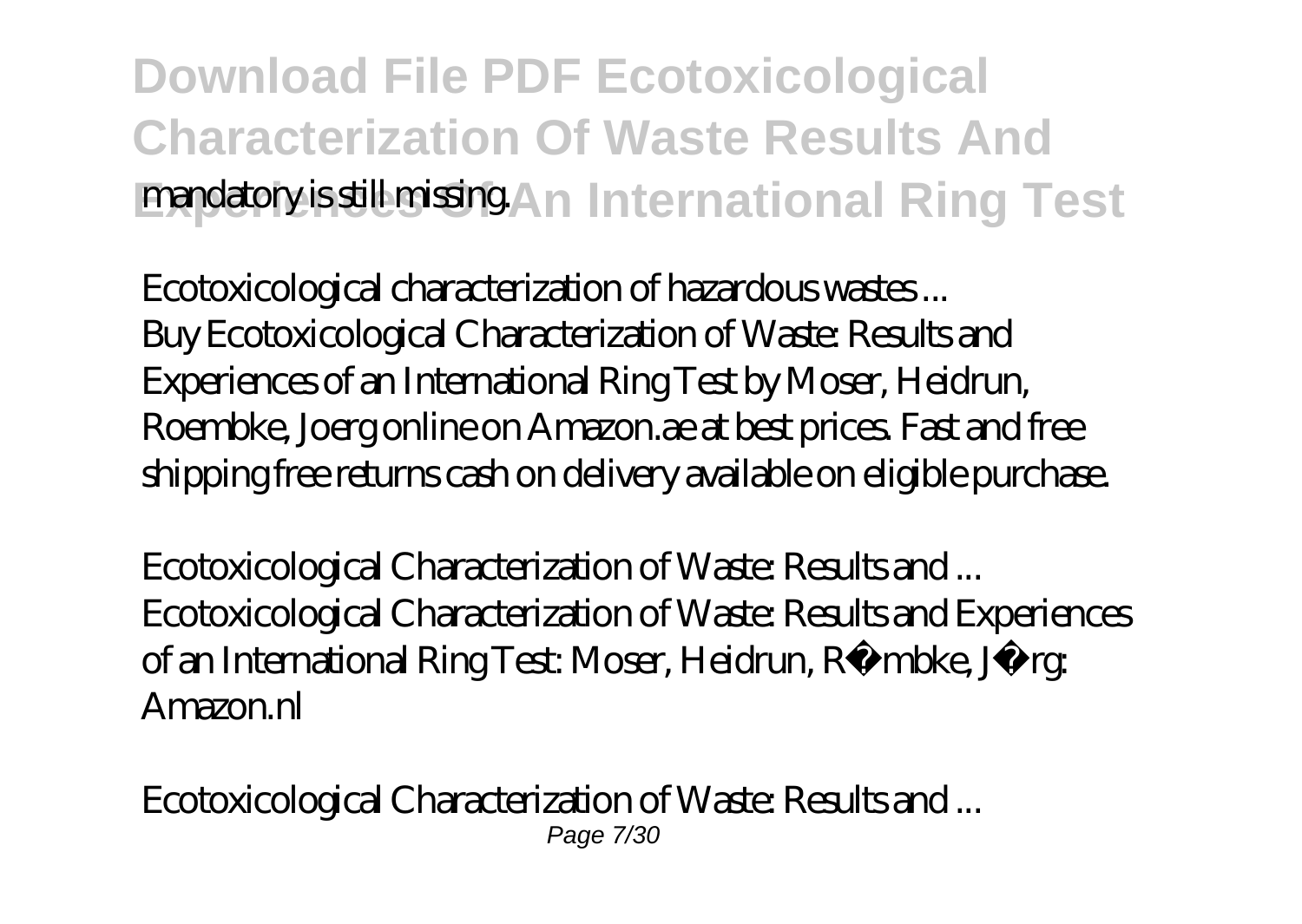**Download File PDF Ecotoxicological Characterization Of Waste Results And Ecotoxicological Characterization of Waste: Results and Experiences** of an International Ring Test: Moser, Heidrun, Römbke, Jörg: 9780387889580: Books - Amazon.ca

*Ecotoxicological Characterization of Waste: Results and ...* Ecotoxicological Characterization of Waste: Results and Experiences of an International Ring Test: Moser, Heidrun, Römbke, Jörg: Amazon.com.au: Books

*Ecotoxicological Characterization of Waste: Results and ...* Amazon.in - Buy Ecotoxicological Characterization of Waste: Results and Experiences of an International Ring Test book online at best prices in India on Amazon.in. Read Ecotoxicological Characterization of Waste: Results and Experiences of an International Ring Test book Page 8/30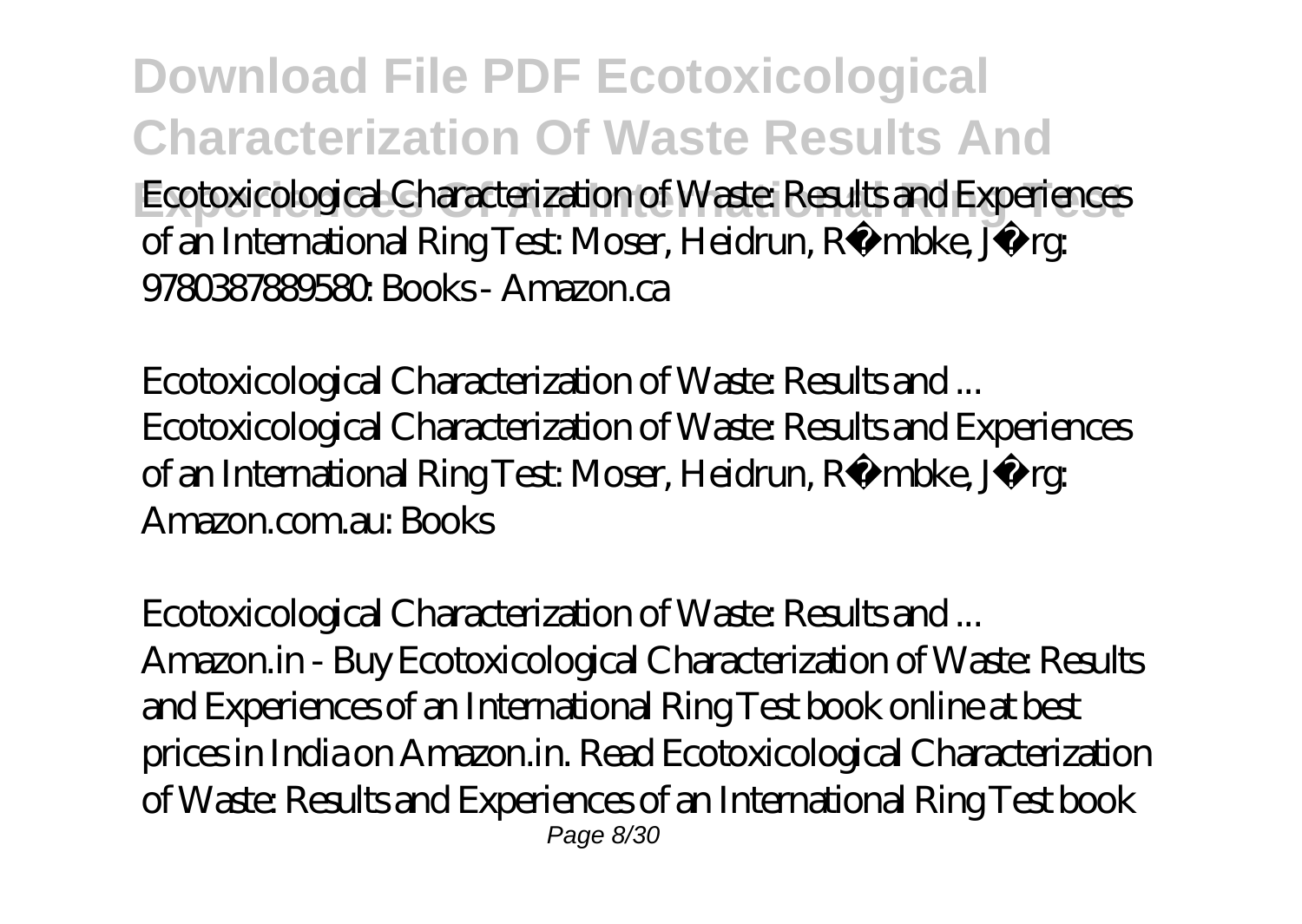**Download File PDF Ecotoxicological Characterization Of Waste Results And Freviews & author details and more at Amazon.in. Free delivery on the** qualified orders.

*Buy Ecotoxicological Characterization of Waste: Results ...* Ecotoxicological Characterization of Waste: Results and Experiences of an International Ring Test: Amazon.es: Heidrun Moser, Jörg Römbke: Libros en idiomas extranjeros

*Ecotoxicological Characterization of Waste: Results and ...* Ecotoxicological Characterization of Waste: Results and Experiences of an International Ring Test by Heidrun Moser, Jörg Römbke. Click here for the lowest price! Paperback, 9781441927873, 1441927875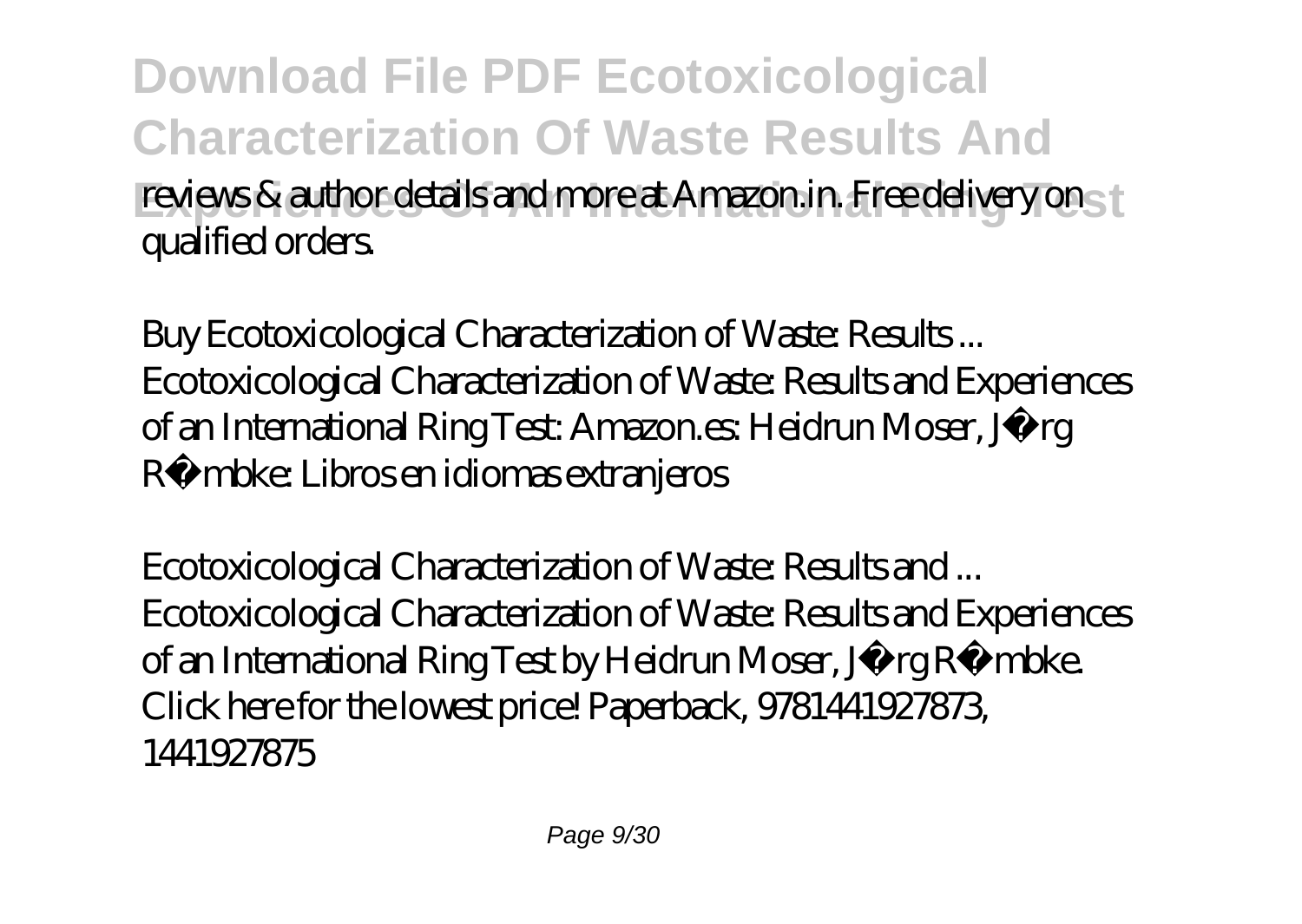**Download File PDF Ecotoxicological Characterization Of Waste Results And** Ecotoxicological Characterization of Waste: Results and .... **Test** The ecotoxicological characterization of waste is part of their assessment as hazardous or non-hazardous according to the European Waste List. Despite its transfer into national law in the waste list ordinance 2001 no methodological recommendations have been provided to cover the hazard criterion (H14 " ecotoxicity ") which was taken over from the legislation on dangerous substances ...

*Ecotoxicological Characterization of Waste: Results and ...*

The latter term classifies waste either as hazardous or non-hazardous, depending on certain physical or chemical properties. The ordinance defines 14 hazard criteria (H criteria), including criterion H14

ecotoxic," in order to classify waste with regard to properties that render it hazardous. Unfortunately, the LOW is incomplete. Page 10/30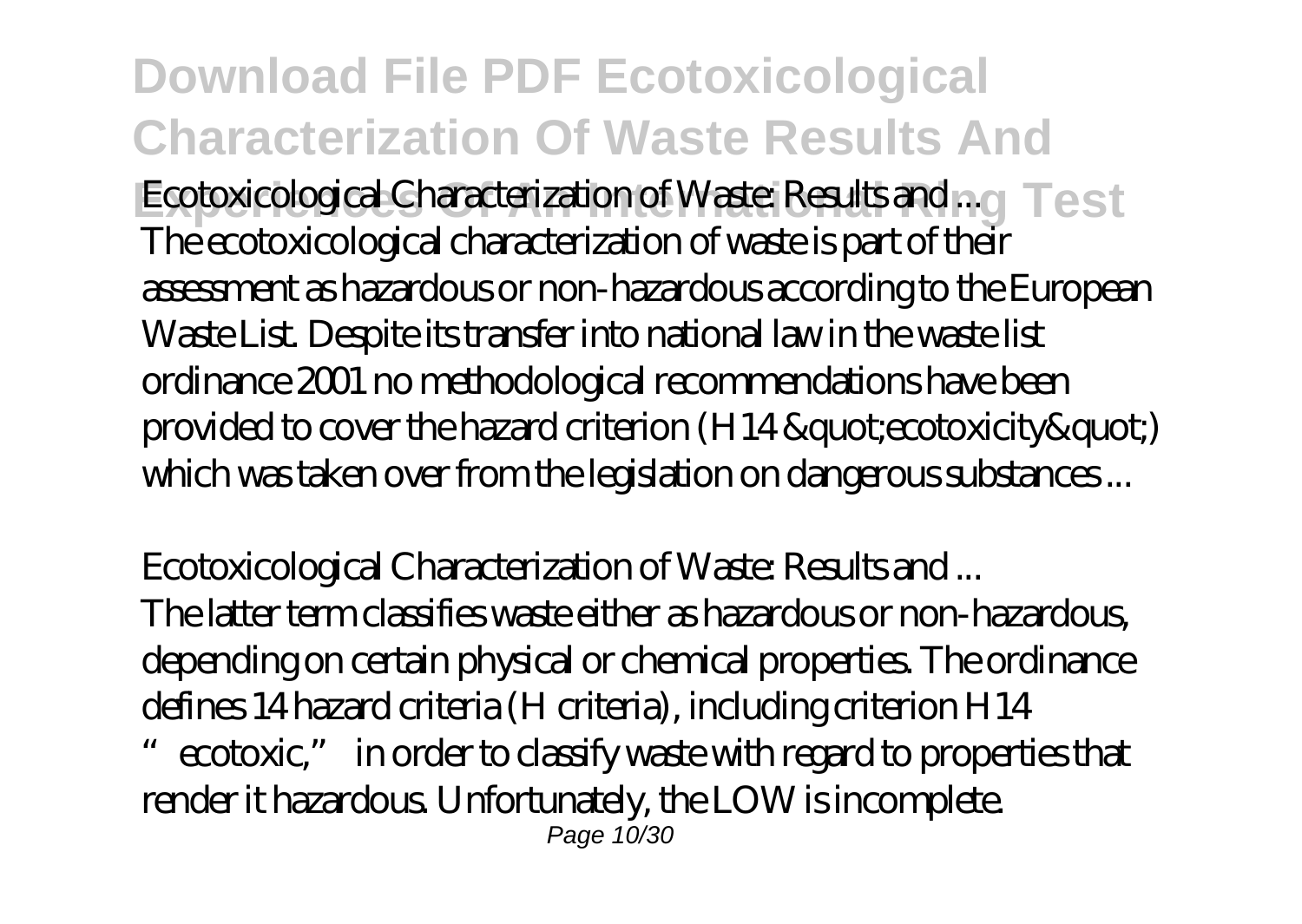**Download File PDF Ecotoxicological Characterization Of Waste Results And Experiences Of An International Ring Test** *Ecotoxicological Characterization Of Waste Results And ...* Ecotoxicological Characterization of Waste: Results and Experiences of an International Ring Test: Moser, Heidrun, Rombke, Jorg: Amazon.nl Selecteer uw cookievoorkeuren We gebruiken cookies en vergelijkbare tools om uw winkelervaring te verbeteren, onze services aan te bieden, te begrijpen hoe klanten onze services gebruiken zodat we verbeteringen kunnen aanbrengen, en om advertenties weer te ...

#### *Ecotoxicological Characterization of Waste: Results and ...*

Ecotoxicological Characterization of Waste : Results and Experiences of an International Ring Test, Hardcover by Moser, Heidrun (EDT); Rombke, Jorg (EDT), ISBN 0387889582, ISBN-13 9780387889580, Like New Used, Free shipping. According to the European Waste List, Page 11/30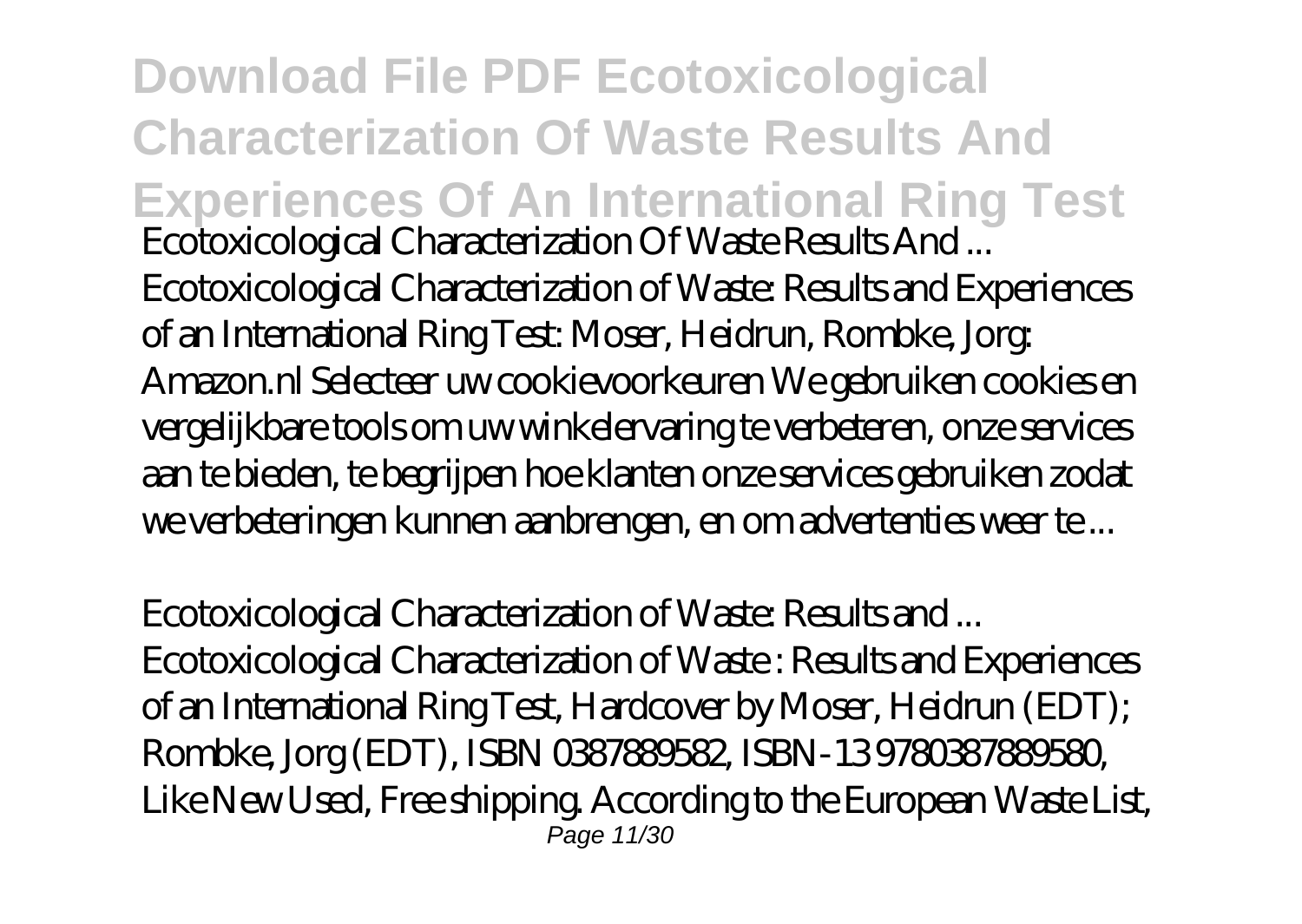#### **Download File PDF Ecotoxicological Characterization Of Waste Results And Exaste must be characterized as ecotoxicologically hazardous or not.**

R. Wagner The European list of wastes (LOW) (Commission Decision 2000/532/EC and updates) is the basic foundation for the implementation of waste legislation in Europe. It contains a harmonized list of different types of waste and categorizes them according to their origin or generation process. It provides for a uniform description of wastes through the application of a uniform nomenclature and the assignation of certain waste code numbers, for example, in permits or for monit- ing purposes. It also labels those hazardous wastes that are subject to a number of special provisions in both European and national legislation, for example, with regard to **Page 12/30**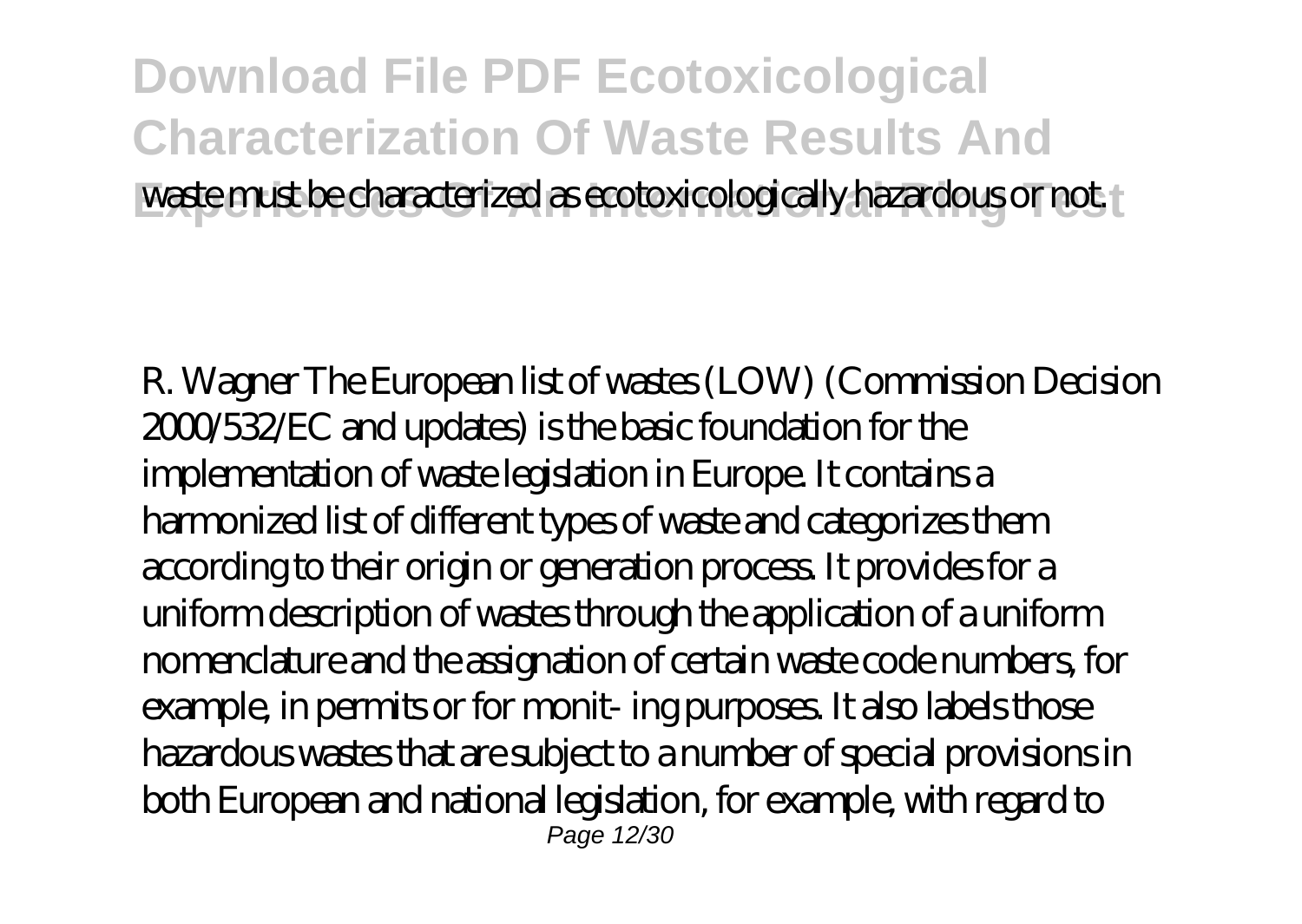**Experiences of an International Science of Test** regarding giving notice and transfer of responsibilities. The Waste Catalogue Ordinance (AVV) transposed the European LOW into German legislation in late 2001. This ordinance encompasses 840 codes of waste in 20 main chapters, classifies 400 types of waste as hazardous, and contains mirror entries for about 200 types of waste. The latter term classifies waste either as hazardous or non-hazardous, depending on certain physical or chemical properties. The ordinance defines 14 hazard criteria (H criteria), including criterion H14

ecotoxic," in order to classify waste with regard to properties that render it hazardous. Unfortunately, the LOW is incomplete. Depending on the classification of h- ard, specific concentrations of solids are laid down for the majority of properties relevant for health and workers' protection.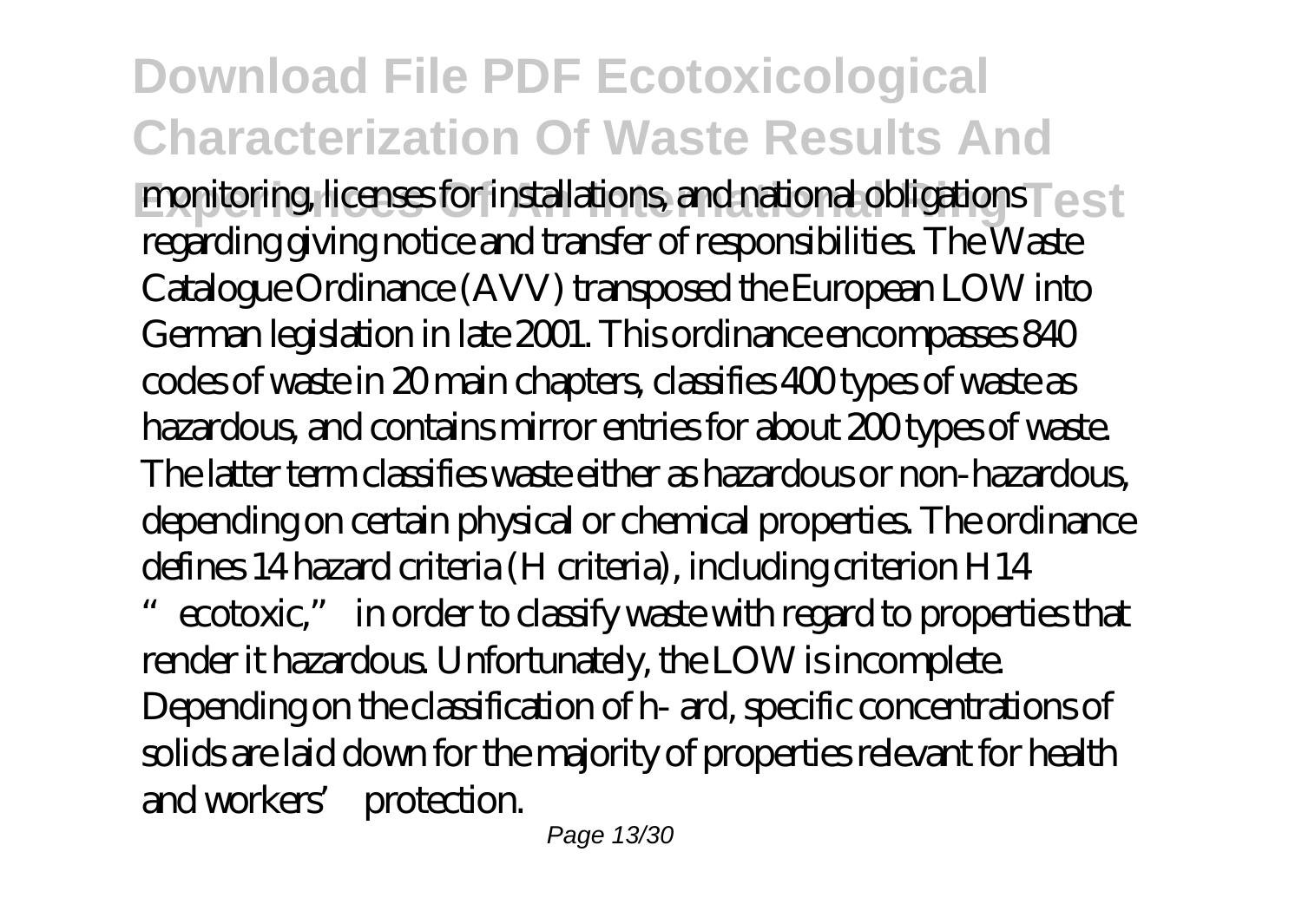**Download File PDF Ecotoxicological Characterization Of Waste Results And Experiences Of An International Ring Test** This book includes over three hundred and seventy-five short papers presented during the second EMCEI, which was held in Sousse, Tunisia in October 2019. After the success of the first EMCEI in 2017, the second installment tackled emerging environmental issues together with new challenges, e.g. by focusing on innovative approaches that contribute to achieving a sustainable environment in the Mediterranean and surrounding regions and by highlighting to decision makers from related sectors the environmental considerations that should be integrated into their respective activities. Presenting a wide range of environmental topics and new findings relevant to a variety of problems in these regions, this volume will appeal to anyone working in the subject area and particularly to students interested in learning more about new advances in environmental research Page 14/30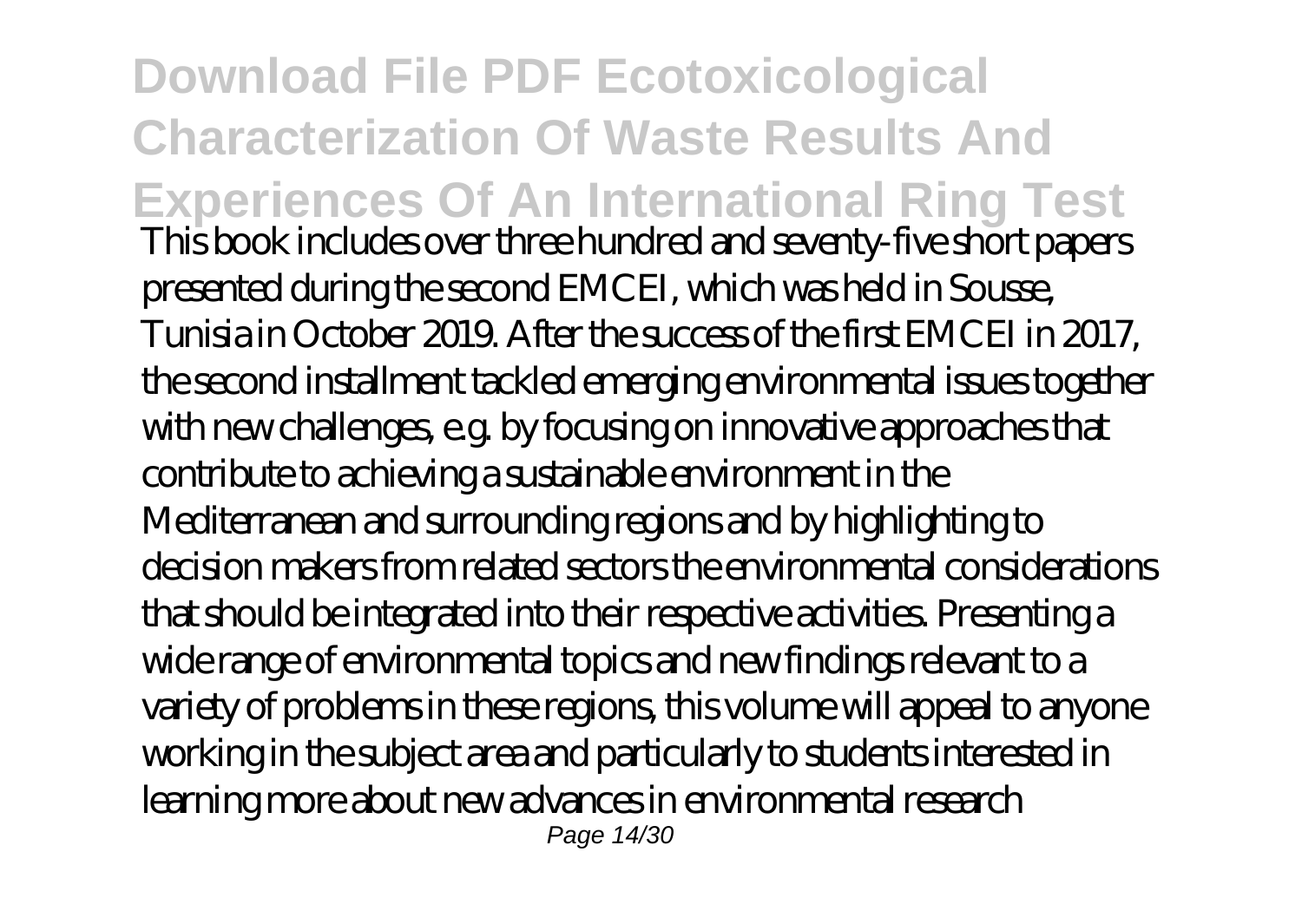**Download File PDF Ecotoxicological Characterization Of Waste Results And Experiences Of An International Ring Test** initiatives in view of the worsening environmental degradation of the Mediterranean and surrounding regions, which has made environmental and resource protection into an increasingly important issue hampering sustainable development and social welfare.

This edited book, Invertebrates-Experimental Models in Toxicity Screening, is intended to provide an overview of the use of conventional and nonconventional invertebrate species as experimental models for the study of different toxicological aspects induced by environmental pollutants in both aquatic and terrestrial ecosystems. Furthermore, it is hoped that the information in the present book will be of value to those directly engaged in the handling and use of environmental pollutants and that this book will continue to meet the expectations and needs of all interested in the different aspects Page 15/30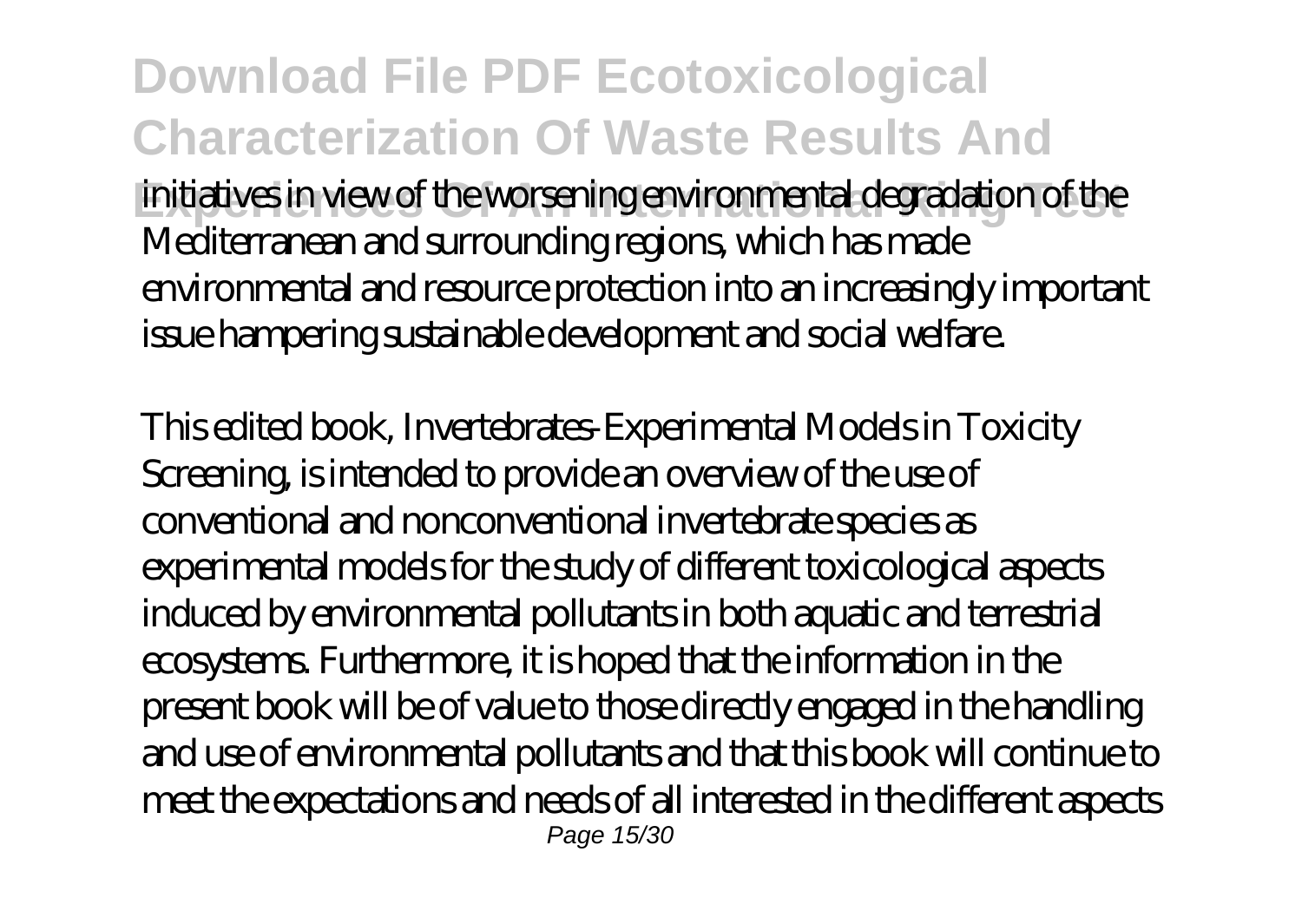### **Download File PDF Ecotoxicological Characterization Of Waste Results And Experience Set of An International Ring Test**

Bio-Geotechnologies for Mine Site Rehabilitation deals with the biological, physical, chemical, and engineering approaches necessary for the reclamation of mine waste. As mining has negative effects on natural resources and deteriorates the quality of the surrounding environment, this book provides coverage across different types of mining industries, which are currently creating industrial deserts overloaded with technogenic waste. The book offers cost-effective strategies and approaches for contaminated sites, along with remediation and rehabilitation methods for contaminated soils and waste dumps. It is an essential resource for students and academics, but is also ideal for applied professionals in environmental geology, mineral geologists, biotechnologists and policymakers. Deals with Page 16/30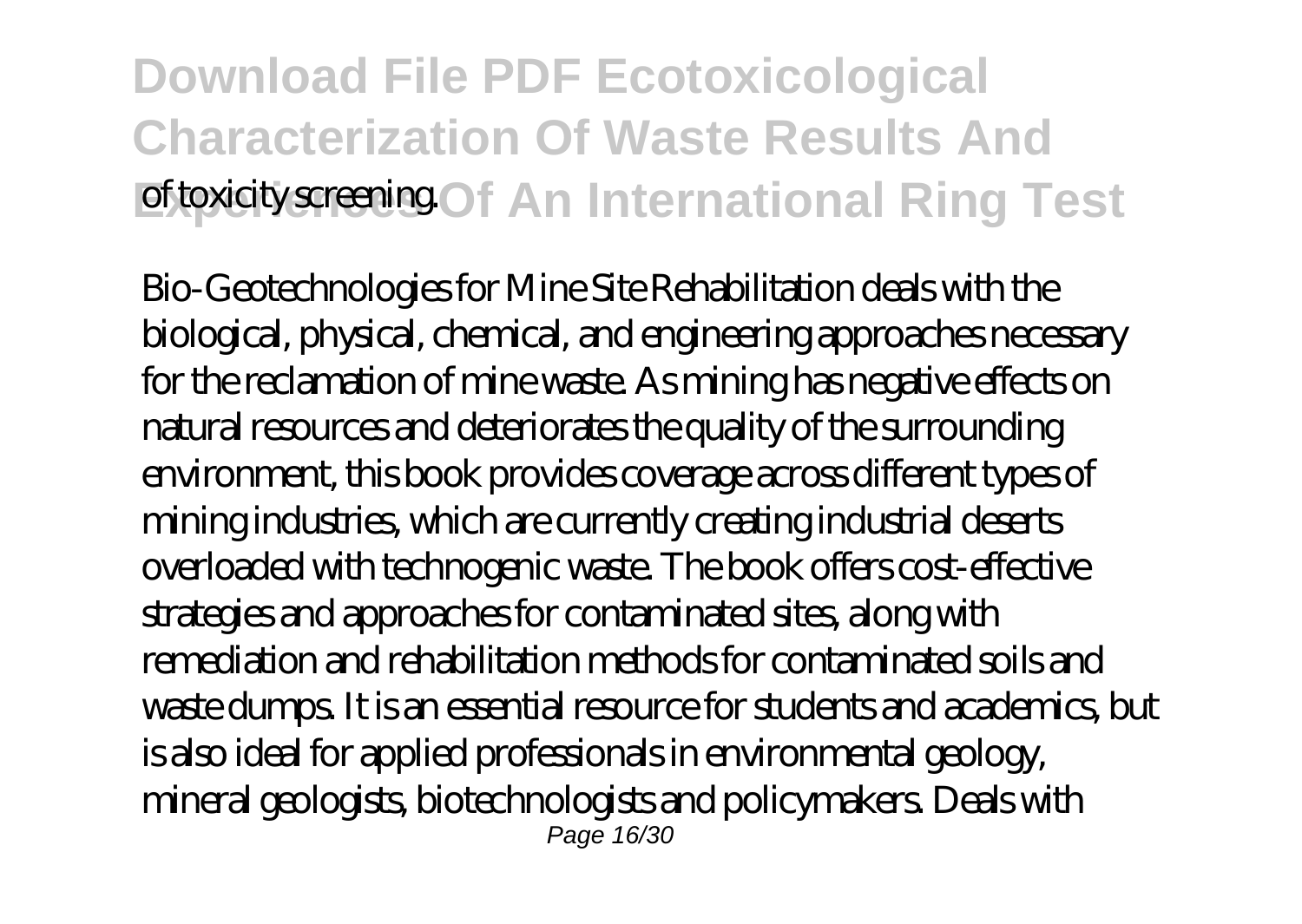**Download File PDF Ecotoxicological Characterization Of Waste Results And Experiences Of An International Ring Test** global and holistic approaches of abandoned mine land rehabilitation Includes mine waste rehabilitation case studies from around the world Covers integrated technologies, such as bioremediation of metalliferous soil Provide strategies for sustainable ecosystems on mine spoil dumps Offers novel methods for the remediation of acid mine drainage

This is the third volume of the five-volume book series "Engineering Tools for Environmental Risk Management". The book series deals with the following topics • Environmental deterioration and pollution, management of environmental problems • Environmental toxicology – a tool for managing chemical substances and contaminated environment • Assessment and monitoring tools, risk assessment • Risk reduction measures and technologies • Case Page 17/30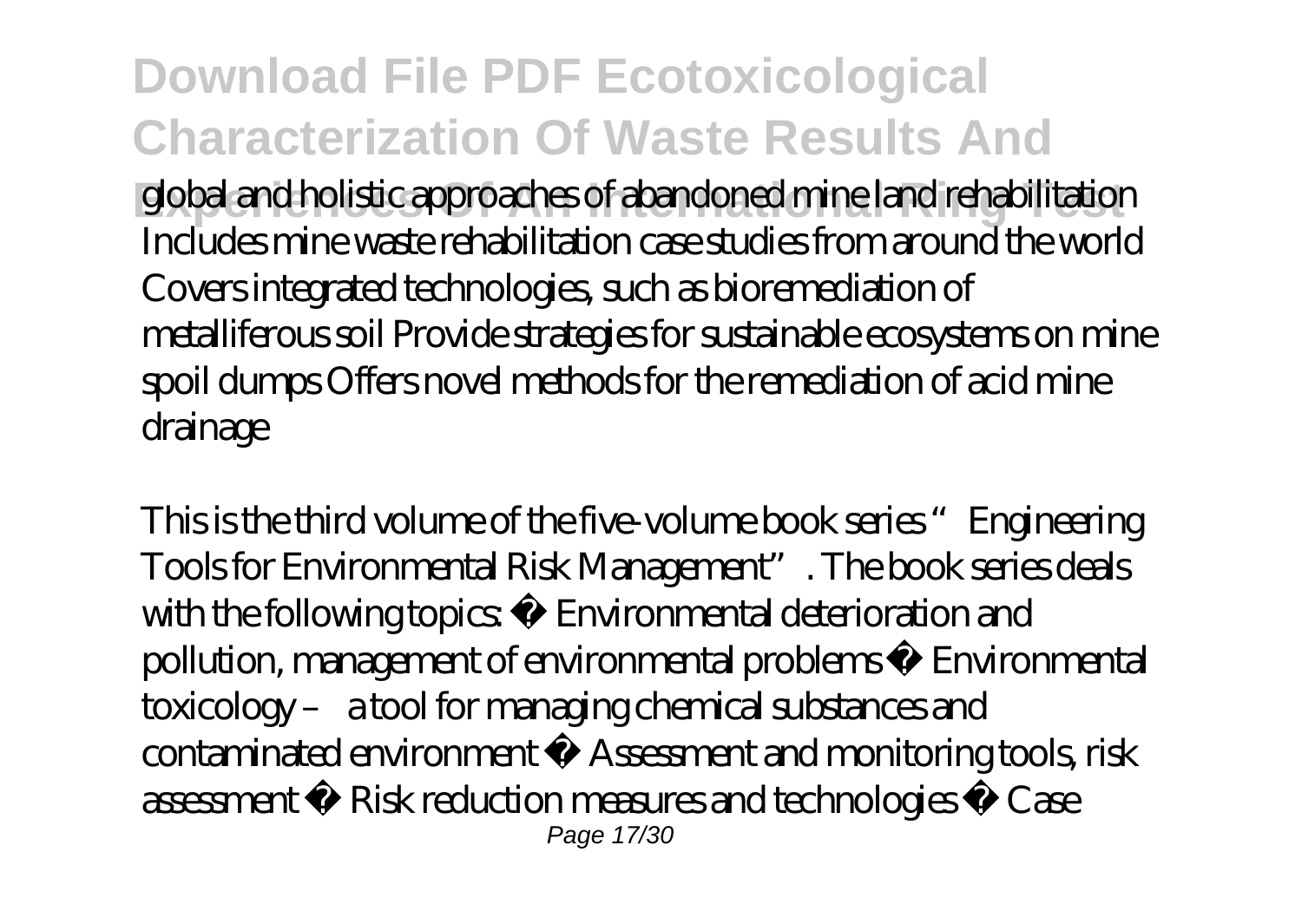**Experiences Of An International Ring Test** studies for demonstration of the application of engineering tools The authors aim to describe interactions and options in risk management by providing a broad scientific overview of the environment, its human uses and the associated local, regional and global environmental problems; interpreting the holistic approach used in solving environmental protection issues; striking a balance between nature's needs and engineering capabilities; understanding interactions between regulation, management and engineering; obtaining information about novel technologies and innovative engineering tools. This third volume provides an overview on the basic principles, concepts, practices and tools of environmental monitoring and contaminated site assessment. The volume focuses on those engineering tools that enable integrated site assessment and decision making and ensure an efficient control of the environment. Some topics supporting Page 18/30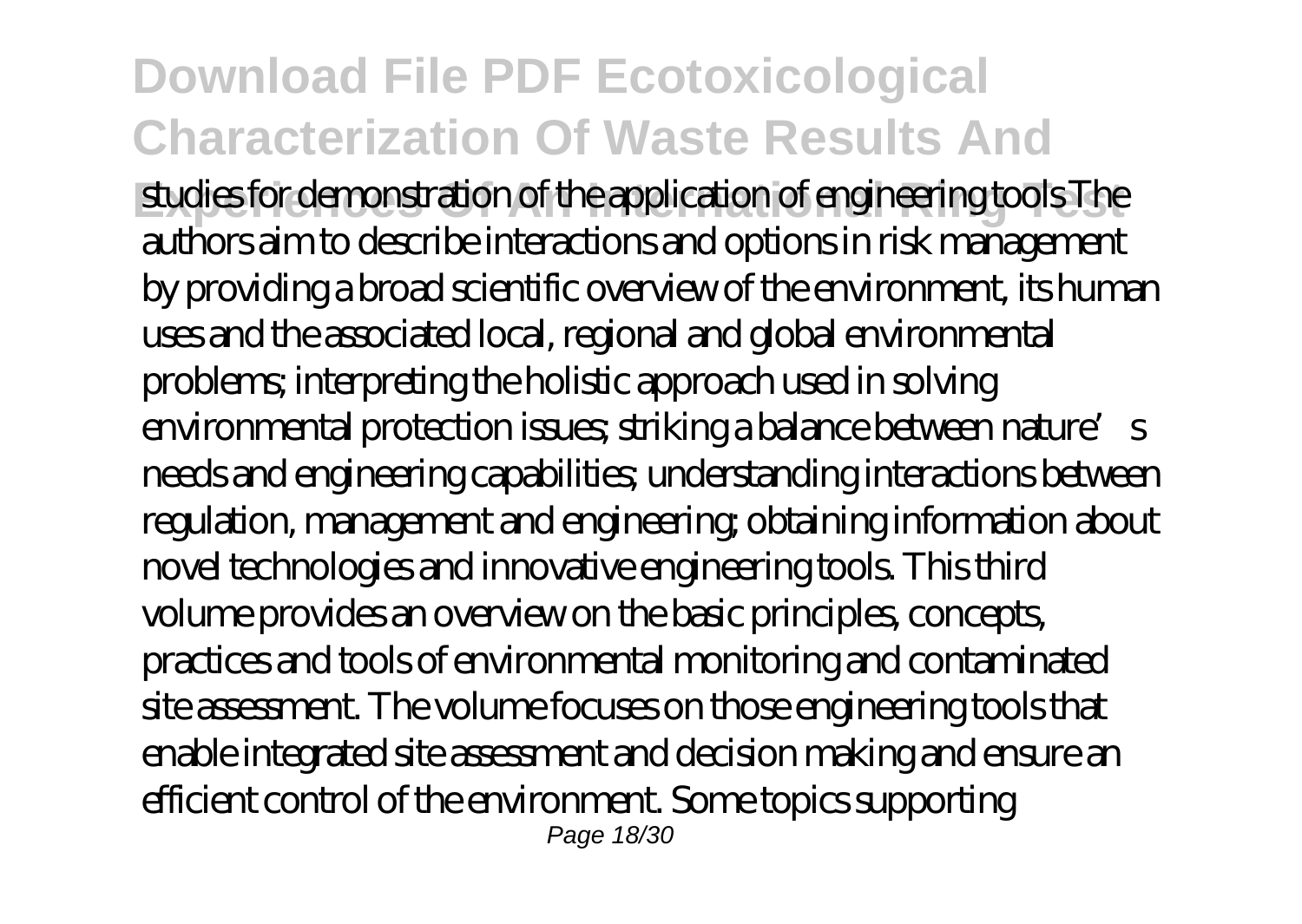**Experiences Of An International Ring Test** sustainable land use and efficient environmental management are listed below: • Efficient management and regulation of contaminated land and the environment; • Early warning and environmental monitoring: • Assessment of contaminated land: the best practices;

• Environmental sampling • Risk characterization and contaminated matrix assessment; • Integrated application of physical, chemical, biological, ecological and (eco) toxicological characterization methods; • Direct toxicity assessment (DTA) and decision making; • Online analyzers, electrodes and biosensors for assessment and monitoring of waters.; • In situ and real-time measurement tools for soil and contaminated sites; • Rapid on-site methods and contaminant and toxicity assessment kits; • Engineering tools from omics technologies, microsensors to heavy machinery; • Dynamic characterization of subsurface soil and groundwater using Page 19/30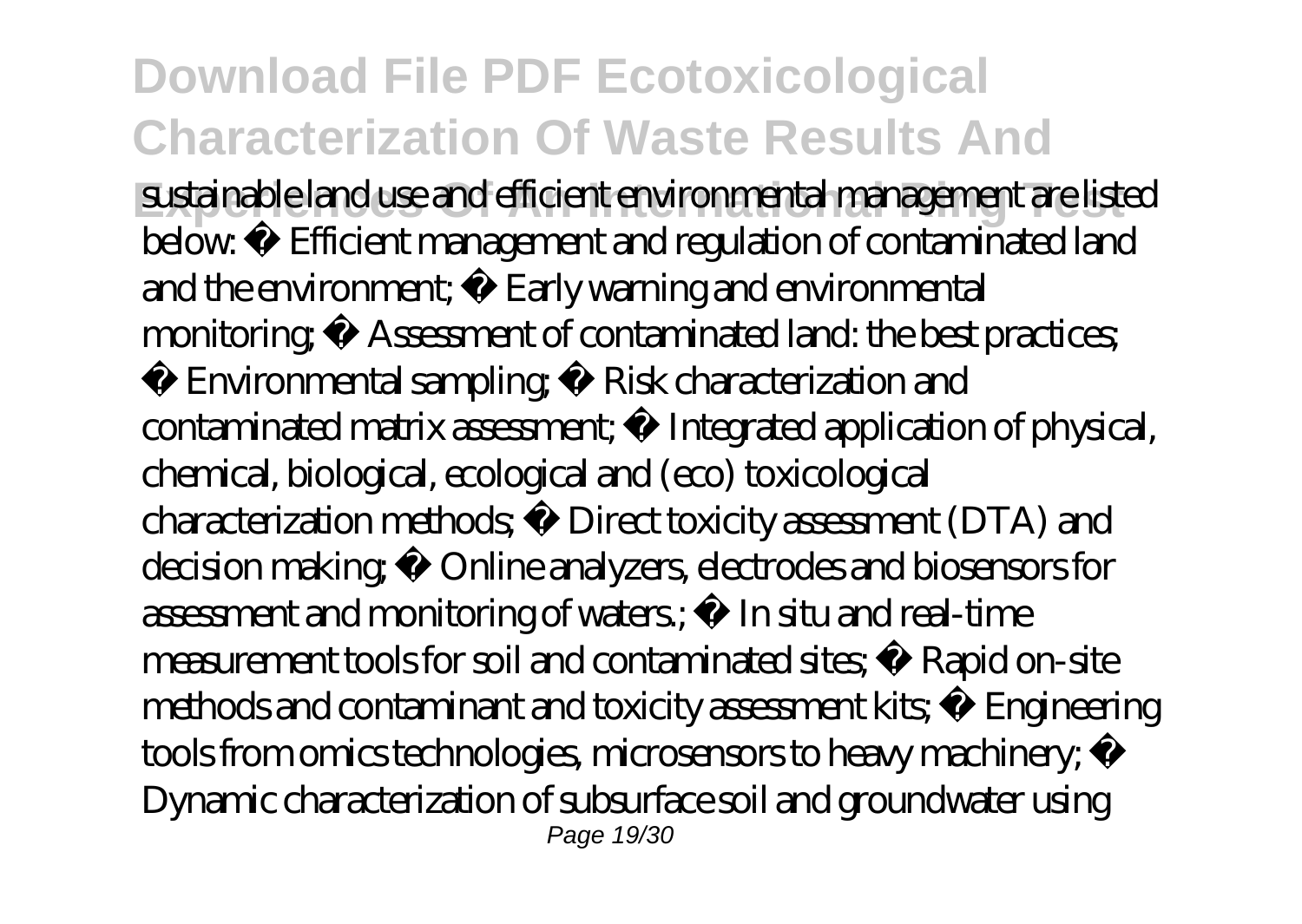**Download File PDF Ecotoxicological Characterization Of Waste Results And Experiments Interface probes, optical and X-ray fl uorescence and set membrane interface probes, optical and X-ray fl uorescence and set** ELCAD wastewater characterization; • Geochemical modeling: methods and applications • Environmental assessment using cyclodextrins. This book series focuses on the state of knowledge about the environment and its conscious and structured application in environmental engineering, management and decision making.

"In recent decades, global plastics production and consumption have continued to increase. Although many policy strategies on waste prevention and recycling have been implemented, much of the plastic waste is dispersed in nature. In general, the presence of waste in the aquatic environment is a serious environmental problem, well known as marine waste, and is responsible for environmental, economic, health and aesthetic problems at the ocean and regional level and the Page 20/30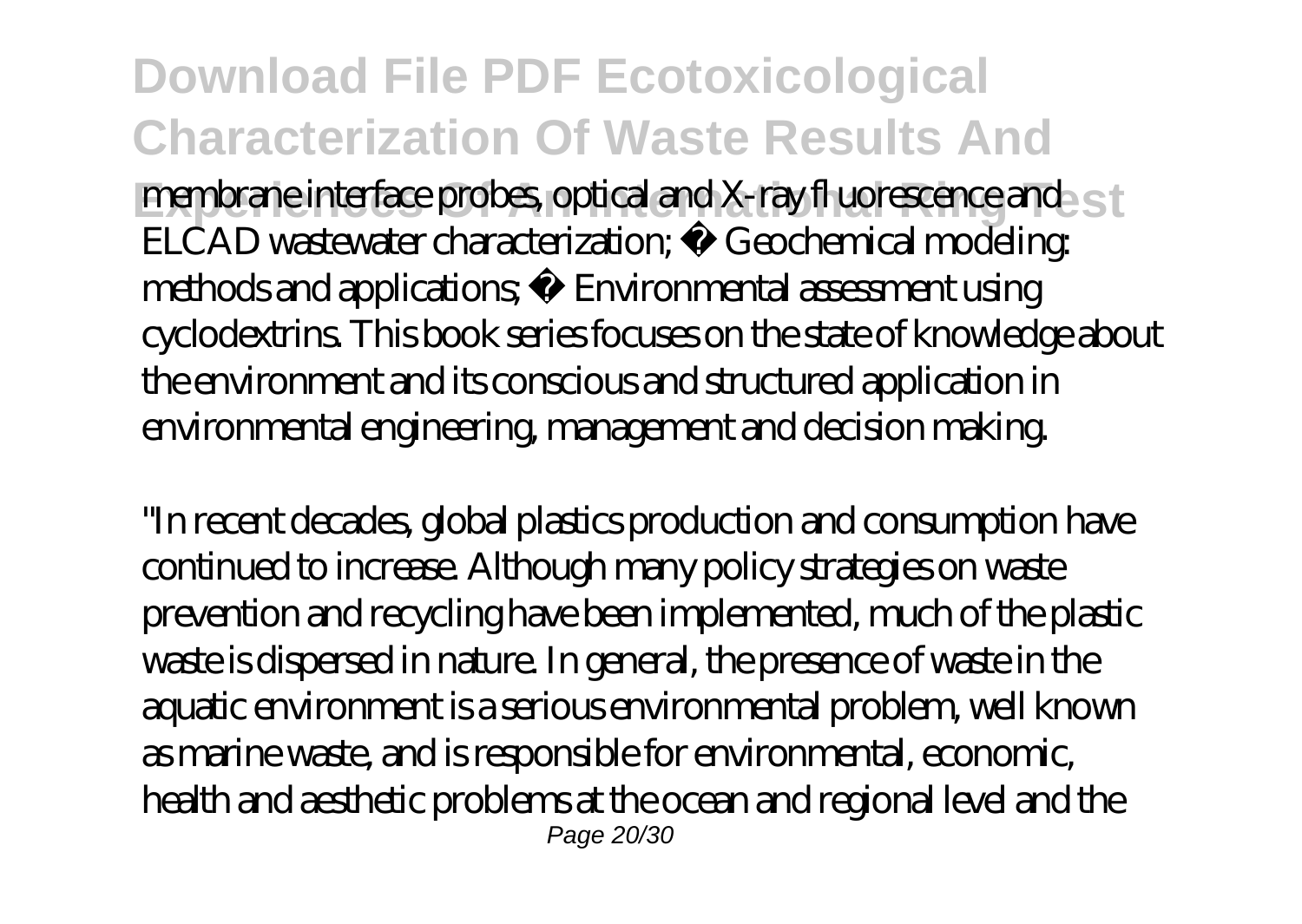**Experiment category of waste is plastics. Due to their chemical Test** persistence, buoyancy and increased sources, plastic objects and their fragments (known as "microplastics" (MPLs) and "nanoplastics" (NPLs)) are omnipresent in the marine environment, especially in closed basins such as the Mediterranean Sea. Nowadays, given the increasing levels of plastic pollution in marine environments, MPL/NPL are considered emerging pollutants that can pose a serious threat to marine ecology and human health. Despite constant scientific progress, large gaps in knowledge about the fate, distribution, behaviour and effects of MPLs/NPLs have not yet been filled. In this context, this thesis aimed to expand knowledge on plastic pollution in coastal environments. In particular, the first part of the study focused on the river transport of plastics and the fate and behaviour of MPLs/NPLs in estuaries and coastal waters. The results of one year of Page 21/30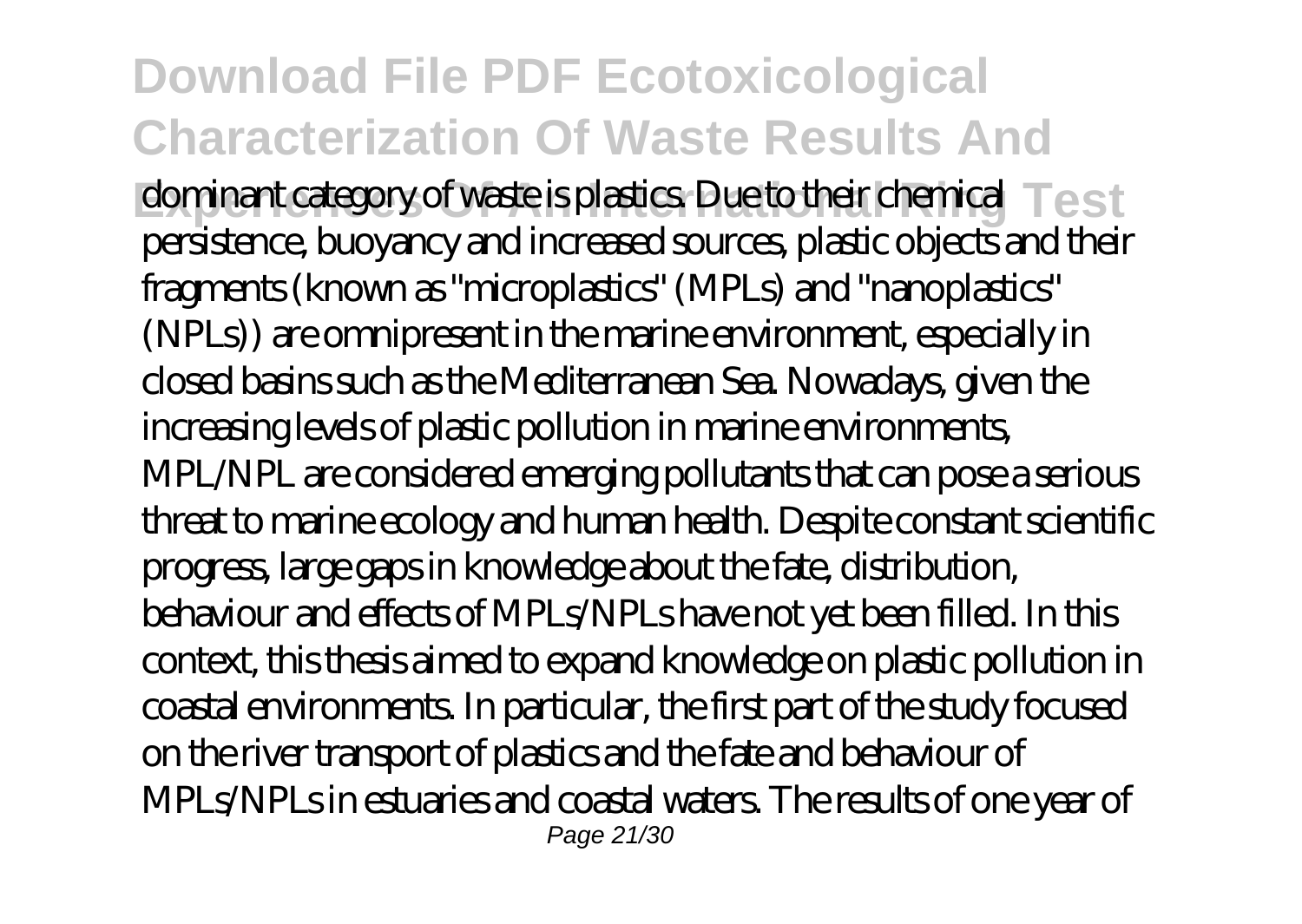**Fisual observations of floating anthropogenic macro-litters (> 2.5 cm)** of the Llobregat and Beso s Rivers showed that the Barcelona metropolitan area contributes substantially to marine pollution. Large quantities of plastic (mainly single-use goods) were transported from these rivers to the western Mediterranean Sea. Given the significant contribution of plastic waste from rivers, valuable information can be obtained by assessing the spatial distribution of MPLs/NPLs in estuarine environments. To perform these studies, several analytical techniques based on mass spectrometry (MALDI-TOF/MS, DART-MS, and LC-APPI-HRMS) were compared for the quantitative analysis of MPLs/NPLs in water samples. The best results in terms of sensitivity were obtained with dimensional exclusion-LC coupled with APPI-QExactive. Consequently, a new LC-HRMS method was optimized, validated and finally applied to assess the presence of PS in Page 22/30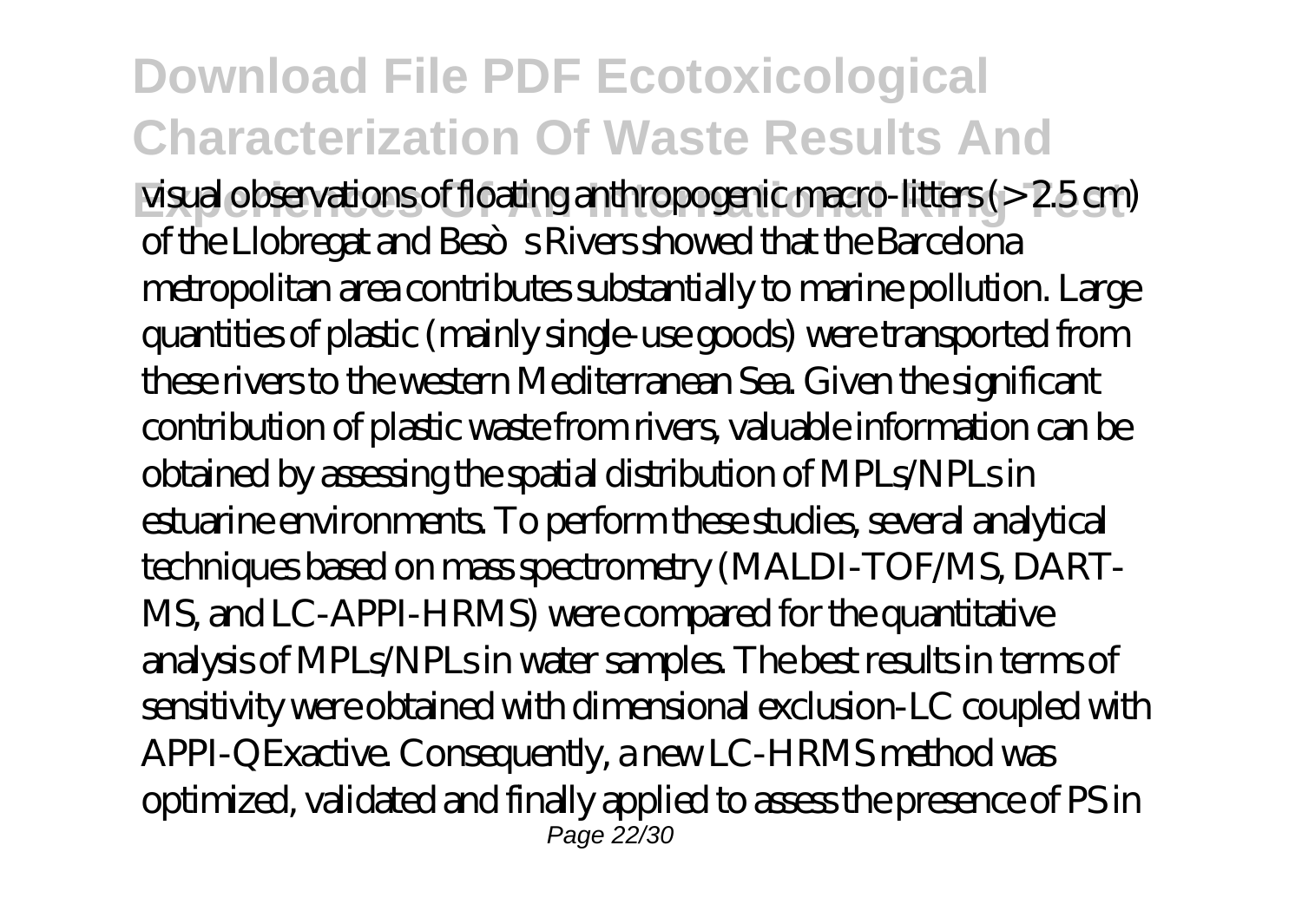**Experience International Ring International Ring International Spain). The Fig. 1** results reported the highest concentrations along the river near urban areas and in the bay where important commercial fishing activities are established. In addition to plastic pollution, estuaries can be highly contaminated with persistent organic pollutants, especially from wastewater. Since MPLs may also be responsible for the transport and distribution of pollutants, the absorption behaviour of MPLs with perfluoroalkylated substances (PFASs) in freshwater and seawater has been assessed. An increase in adsorption capacity was observed in this order PS>PS-COOH>PE.As demonstrated by these results, the plastic pollution of coastal ecosystems, from macro to nano, is a real problem that can lead to serious damage to both nature and society. To protect the coastal environment, its productivity and humans, it is necessary to assess the ecotoxicological impacts on marine organisms and human Page 23/30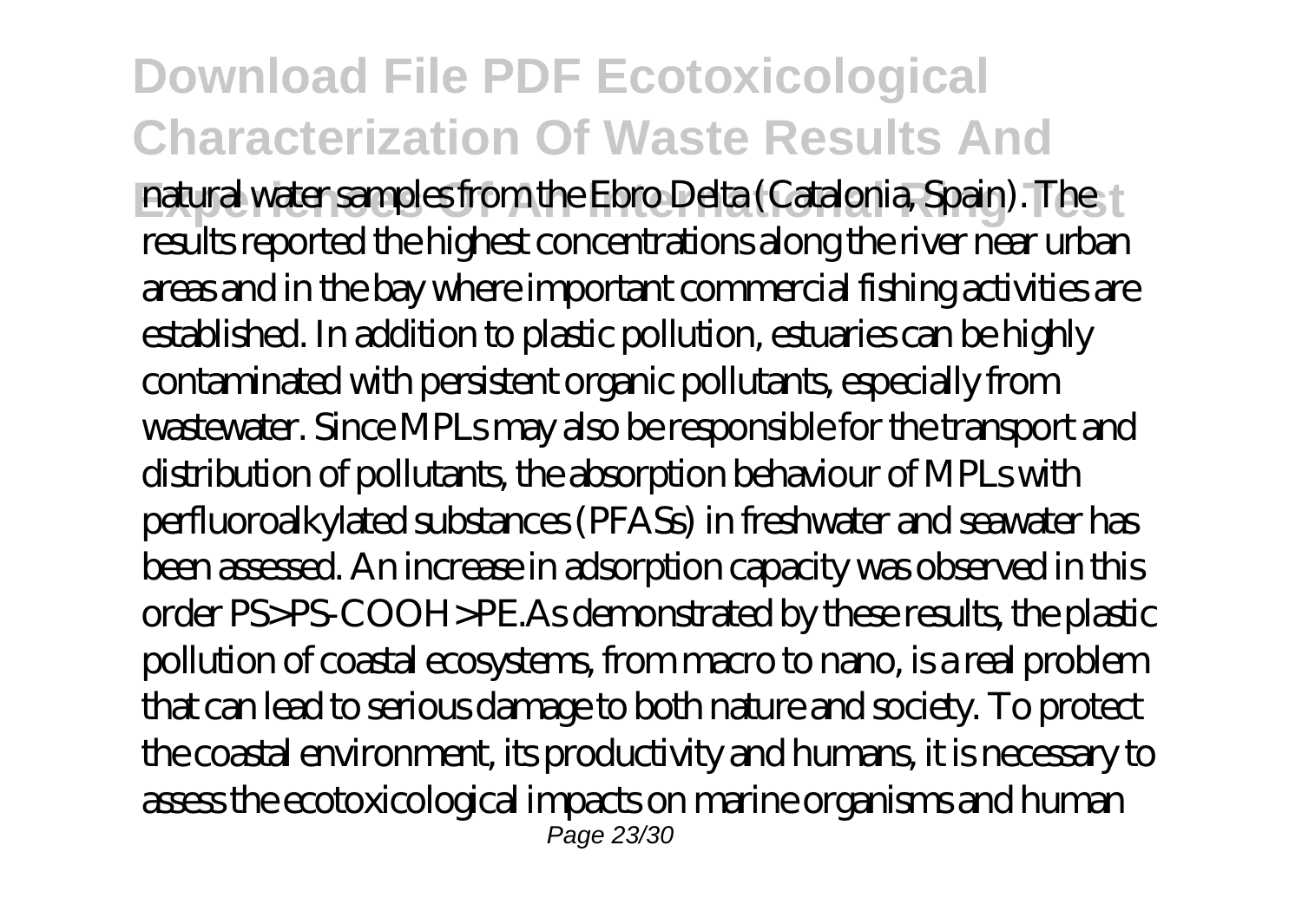**Experiences Of An International Ring Test** health. In this regard, a new digestion approach has been developed to determine the presence of MPLs in the gastrointestinal tracts of a sentinel species in the Western Mediterranean. The high frequency of plastics and the types of polymers reported in this study confirmed the negative impacts of local fishing gear. Although the ingestion of MPLs by marine organisms is a widely recognised effect of marine plastic waste, very limited data are available on the impact of MPLs, and especially NPLs, on human health. Therefore, cytotoxic effects at the cellular level after exposure to moderate concentrations of PS and PE particles of nanometric size have been assessed. Significant results were reported only at high concentrations of PS.In conclusion, the work presented in this thesis has successfully filled some of the various gaps in knowledge about plastic pollution and its effects. In the future, further tools should be promoted to facilitate the overall analysis of Page 24/30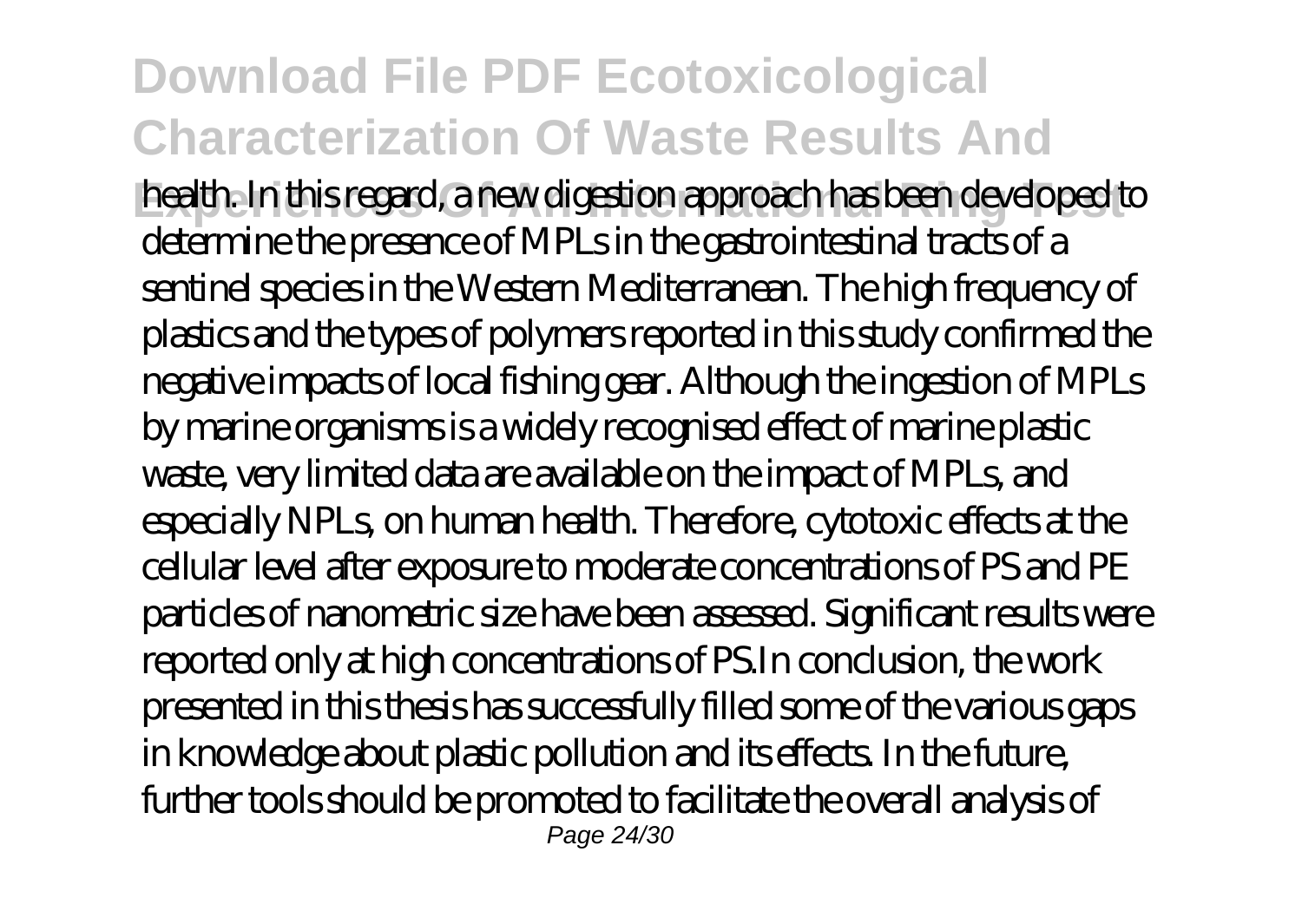### **Download File PDF Ecotoxicological Characterization Of Waste Results And Experience MPLs, including NPLs." -- TDX.ational Ring Test**

This volume presents a selection of papers from the WASTES 2015 conference, a platform for scientists and industries from the waste management and recycling sectors from around the world, who shared experiences and knowledge at the meeting. Covering discussions regarding the balance between economic, environmental and social outcomes, the developme

We are proposing this comprehensive volume aimed at bridging and bonding of the theory and practical experiences for the elimination of a broad range of pollutants from various types of water and soil utilizing innovative nanotechnologies, biotechnologies and their possible combinations. Nowadays, a broad range of contaminants are emerging Page 25/30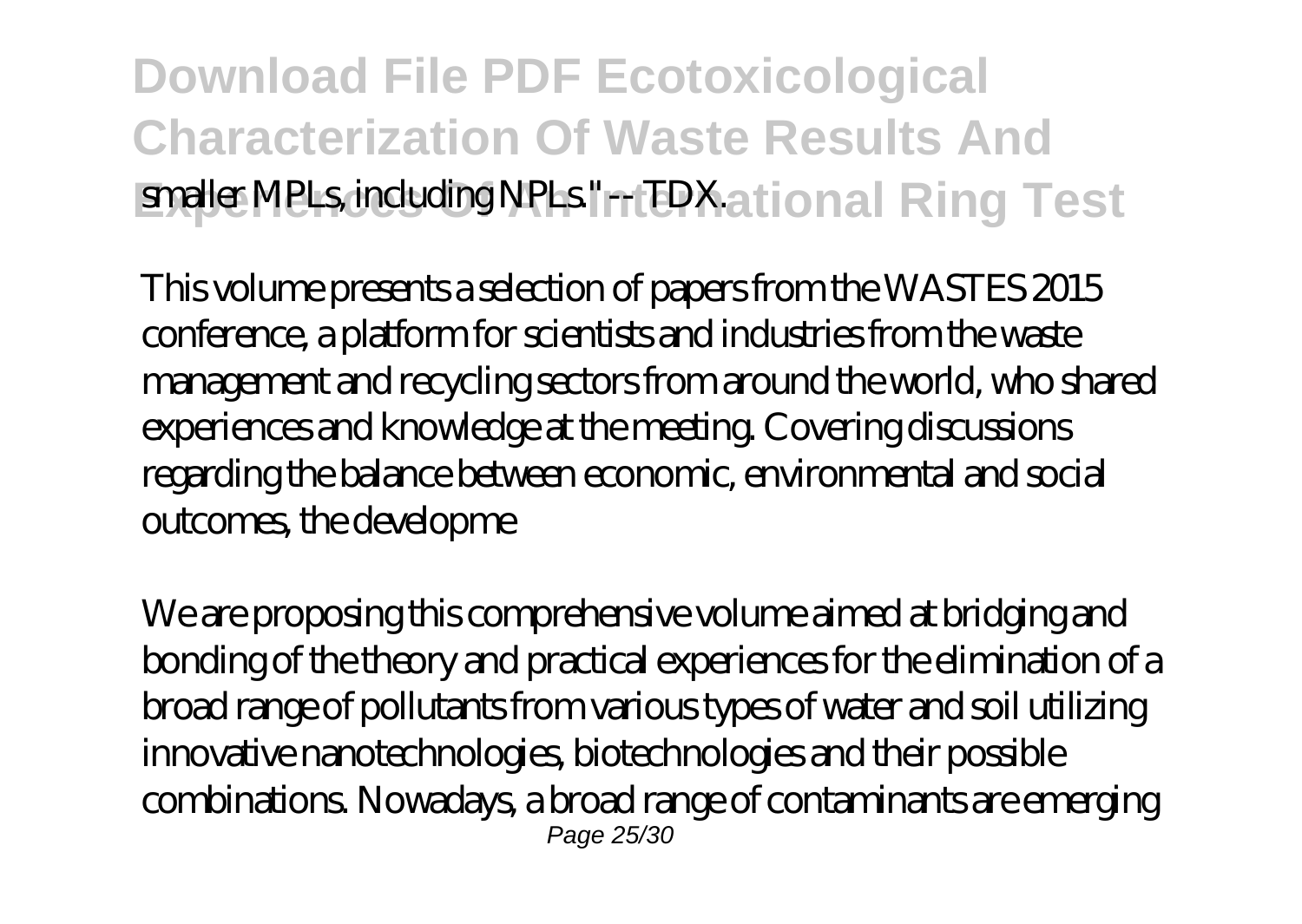from the industry (and also representing old ecological burdens). Accidents and improper wastewater treatment requires a fast, efficient and cost-effective approach. Therefore, several innovative technologies of water and soil treatments have been invented and suggested in a number of published papers. Out of these, some nanotechnologies and biotechnologies (and possibly also their mutual combinations) turned out to be promising for practical utilization – i.e., based on both extensive laboratory testing and pilot-scale verification. With respect to the diverse character of targeted pollutants, the key technologies covered in this book will include oxidation, reduction, sorption and/or biological degradation. In relation to innovative technologies and new emerging pollutants mentioned in this proposed book, an important part will also cover the ecotoxicity of selected pollutants and novel nanomaterials used for remediation. Thus, this work will consist of 8 Page 26/30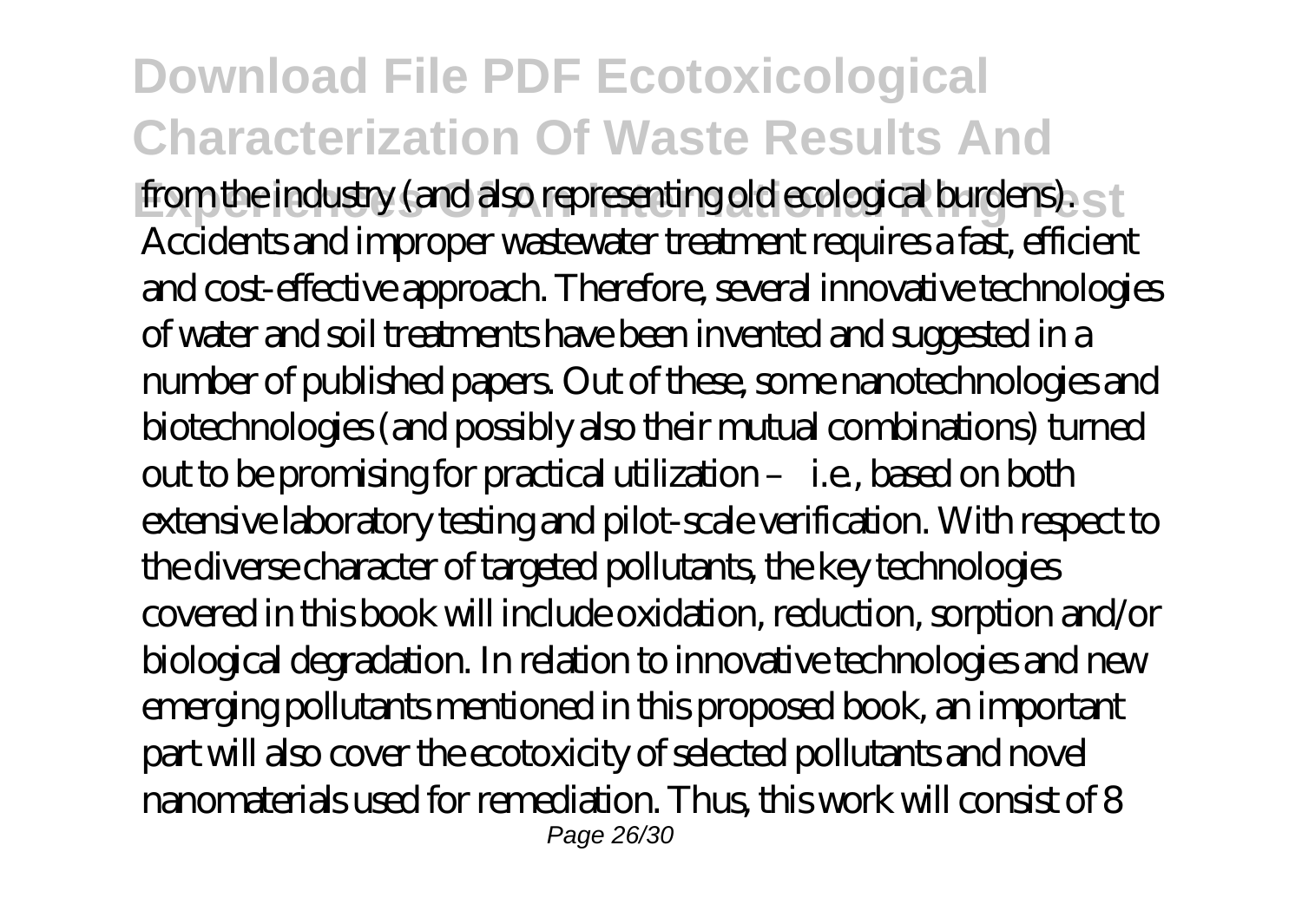**Experiences Of An International Ring Test** sections/chapters with a technical appendix as an important part of the book, where some technical details and standardized protocols will be clearly presented for their possible implementation at different contaminated sites. Although many previously published papers and books (or book chapters) are devoted to some aspects of nano-/biotechnologies, here we will bring a first complete and comprehensive treatise on the latest progress in innovative technologies with a clear demonstration of the applicability of particular methods based on results of the authors from pilot tests (i.e., based on the data collected within several applied projects, mainly national project "Environmentally friendly nanotechnologies and biotechnologies in water and soil treatment" of the Technology Agency of the Czech Republic, and 7FP project NANOREM:

"Taking Nanotechnological Remediation Processes from Lab Scale to Page 27/30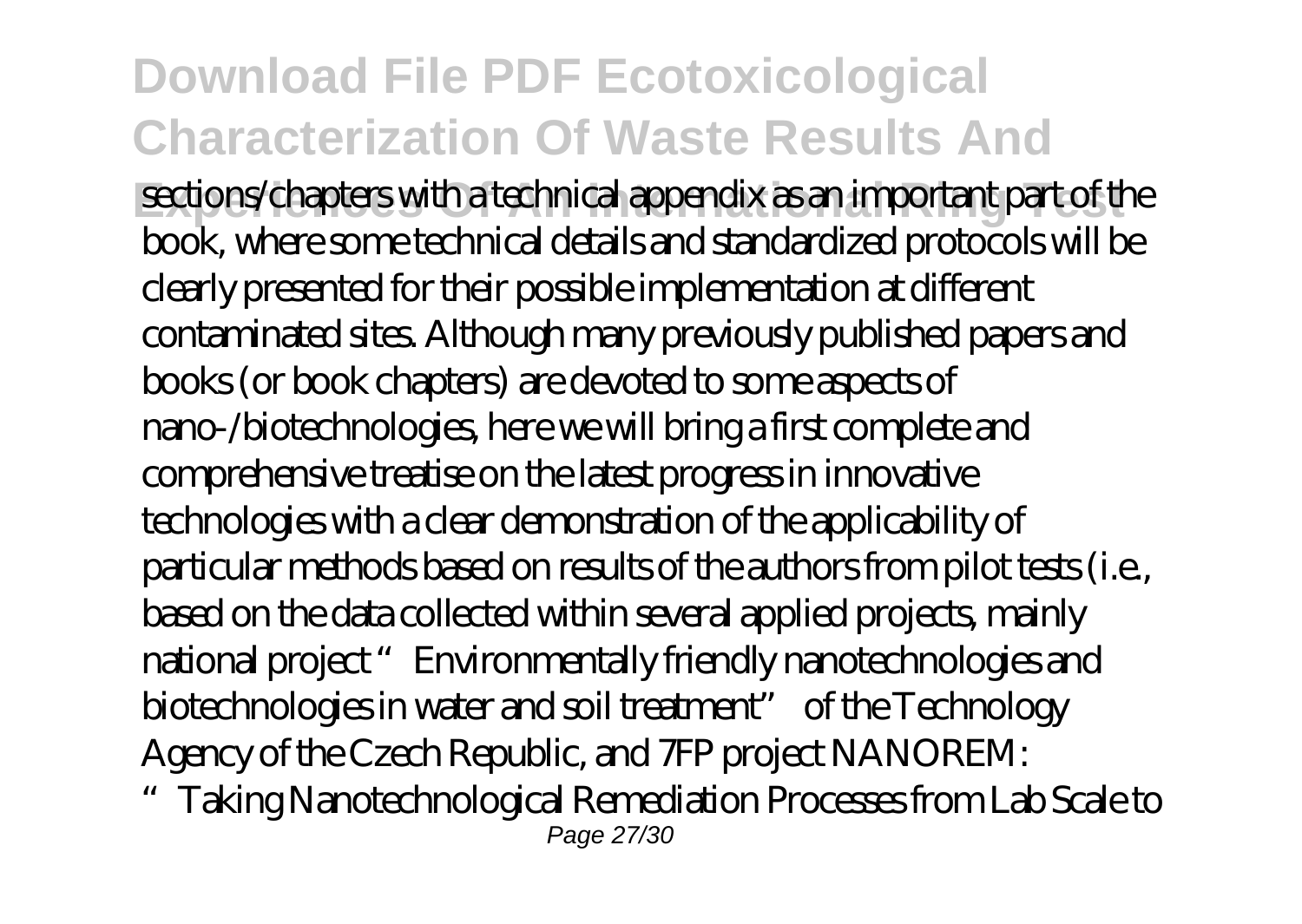**Download File PDF Ecotoxicological Characterization Of Waste Results And End User Applications for the Restoration of a Clean Environment"**). This multidisciplinary book will be suitable for a broad audience including environmental scientists, practitioners, policymakers and toxicologists (and of course graduate students of diverse fields – material science, chemistry, biology, geology, hydrogeology, engineering etc.).

This book is the result of a Special Issue published in Applied Sciences entitled "Low Binder Concrete and Mortars". The main aim of this work is to highlight practical approaches that facilitate the production of low binder content concrete and mortar with an acceptable level of technical performance (e.g., mechanical and durability) and environmental impacts (e.g., ecotoxicological and global warming). Its contents are organized in the following sections: Developing Zero-Page 28/30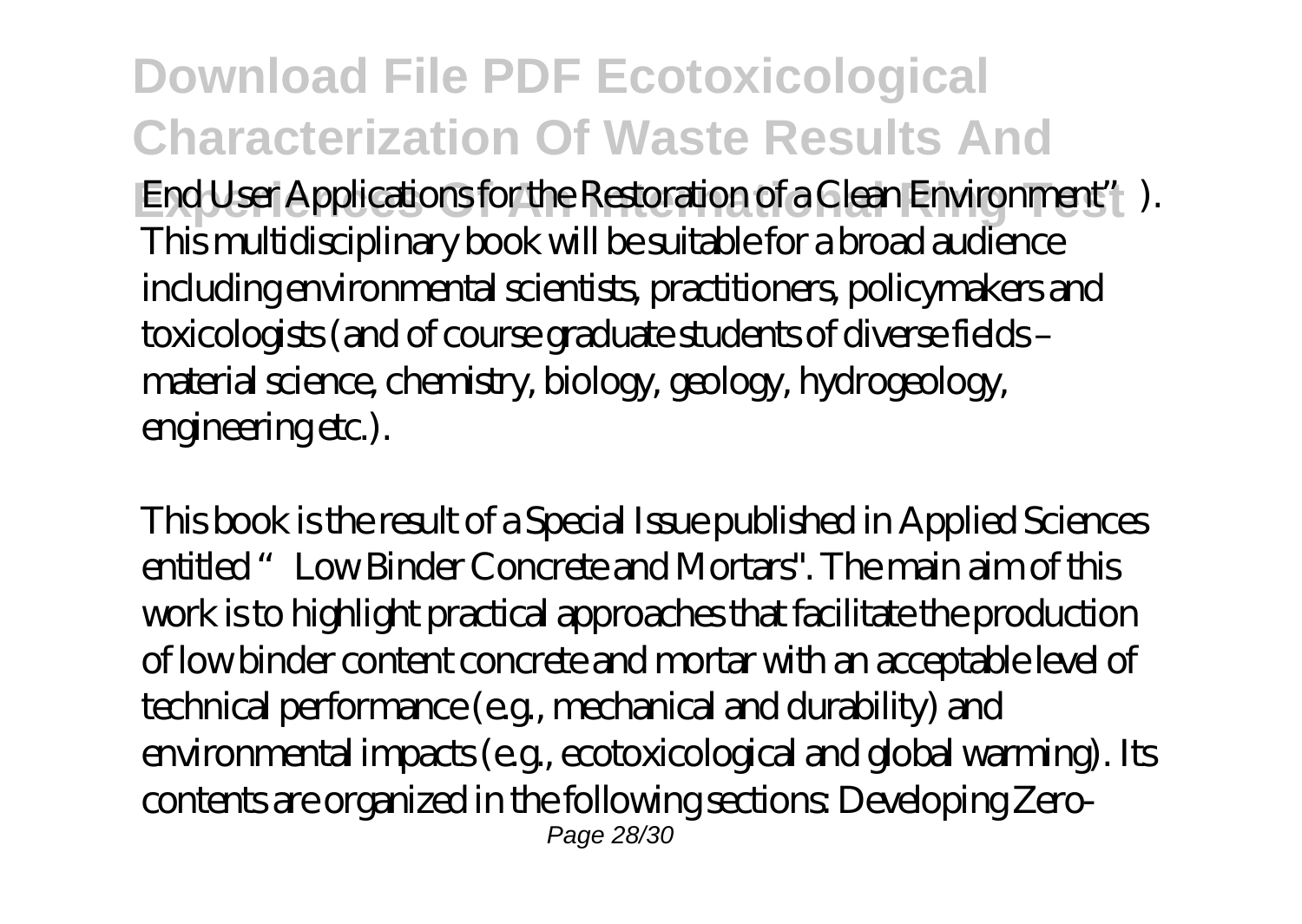**Download File PDF Ecotoxicological Characterization Of Waste Results And Experiences Of An International Ring Test** Cement Binder; Ecotoxicological and Chemical Characteristics of the Non-conventional Materials Used to Replace Cement and Natural Aggregates; Reduce the Environmental Impacts and Resources Use of Binders; Modify the Characteristics of the Cement-Based Materials; Low Binder Concrete On-Site Application; Sustainable Cement-Based Materials in Road Engineering.

Issues in Global Environment—Pollution and Waste Management: 2013 Edition is a ScholarlyEditions™ book that delivers timely, authoritative, and comprehensive information about Particle and Fiber Toxicology. The editors have built Issues in Global Environment—Pollution and Waste Management: 2013 Edition on the vast information databases of ScholarlyNews.™ You can expect the information about Particle and Fiber Toxicology in this book to be Page 29/30